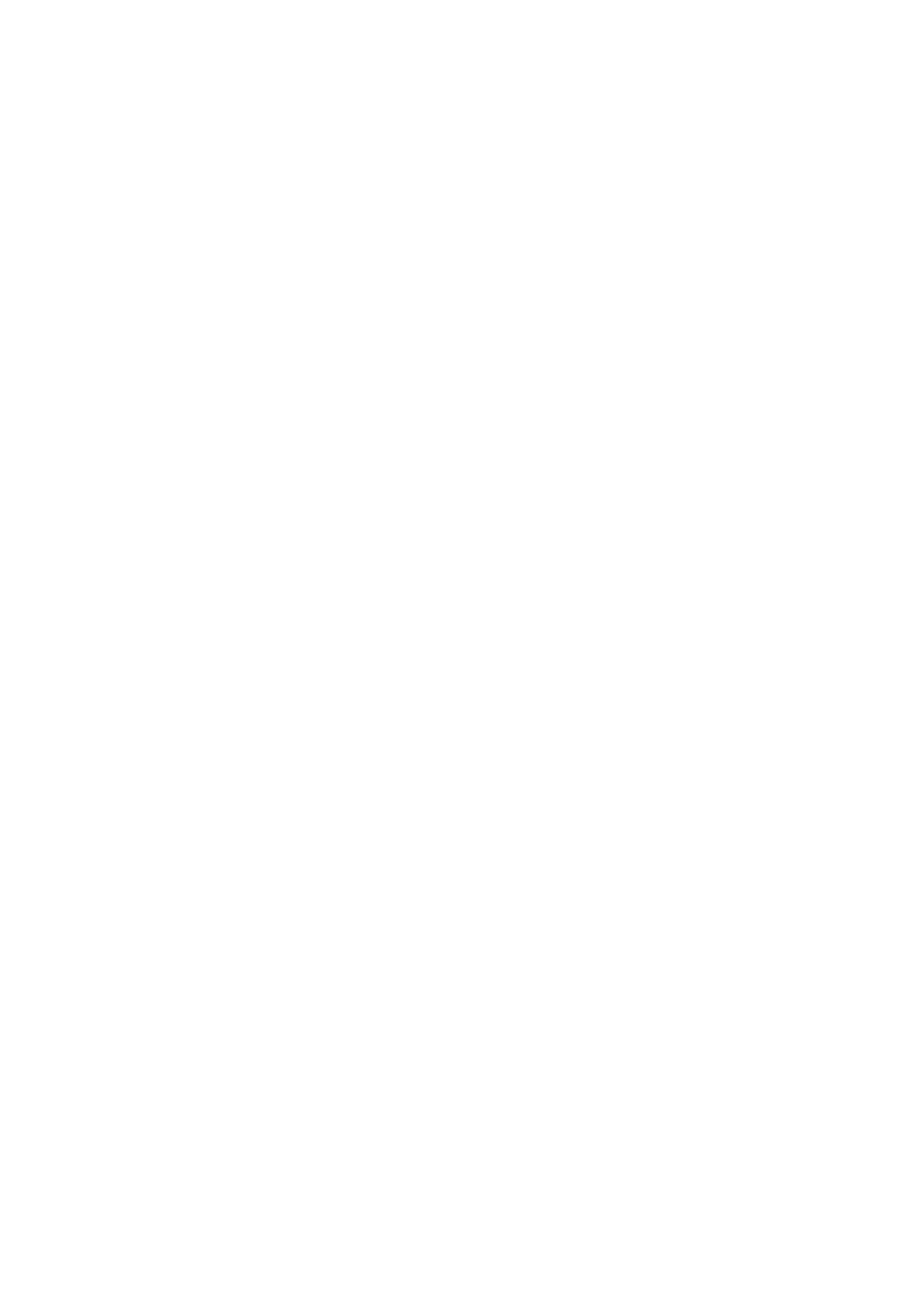## Black Country Access

**WBHS Corridor Options Economic Assessment** 

Technical note – Draft v3.0

**February 2010** 

Prepared for: **Prepared by: Prepared by:** Centro Centro House 16 Summer Lane Birmingham B19 3SD

Steer Davies Gleave 28-32 Upper Ground London SE1 9PD

+44 (0)20 7910 5000 www.steerdaviesgleave.com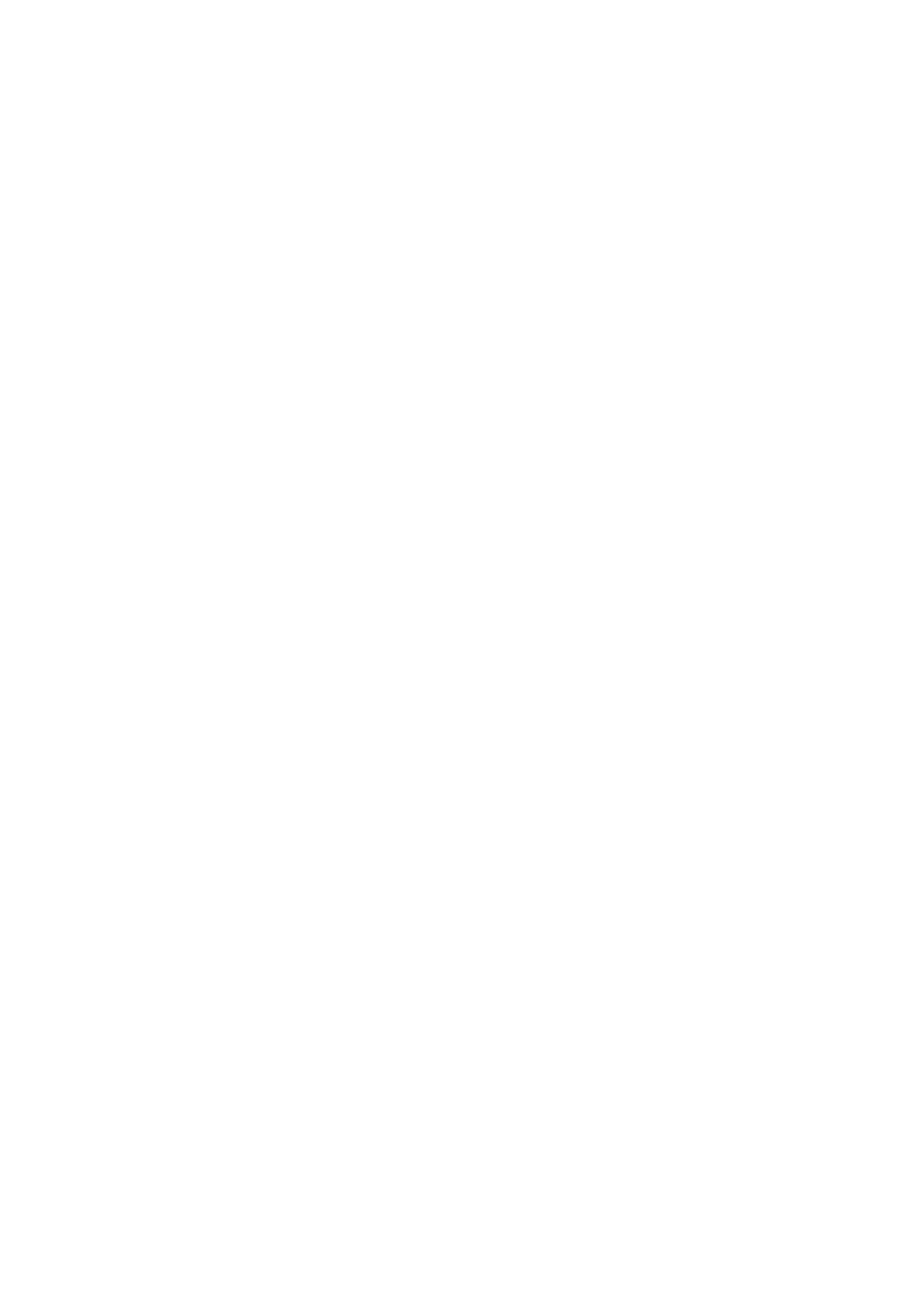## **CONTENTS**

| 1                       |                         |  |
|-------------------------|-------------------------|--|
|                         |                         |  |
|                         |                         |  |
|                         |                         |  |
|                         |                         |  |
| $\overline{2}$          |                         |  |
|                         | $Introduction \dots 17$ |  |
|                         |                         |  |
|                         |                         |  |
|                         |                         |  |
| $\overline{\mathbf{3}}$ |                         |  |
|                         |                         |  |
|                         |                         |  |
|                         |                         |  |
| 4                       |                         |  |
|                         | Introduction 123        |  |
|                         |                         |  |
|                         |                         |  |
| 5                       |                         |  |
|                         |                         |  |
|                         |                         |  |
|                         |                         |  |
|                         |                         |  |

## **FIGURES**

| Figure 1.1 |  |
|------------|--|
|            |  |
|            |  |
|            |  |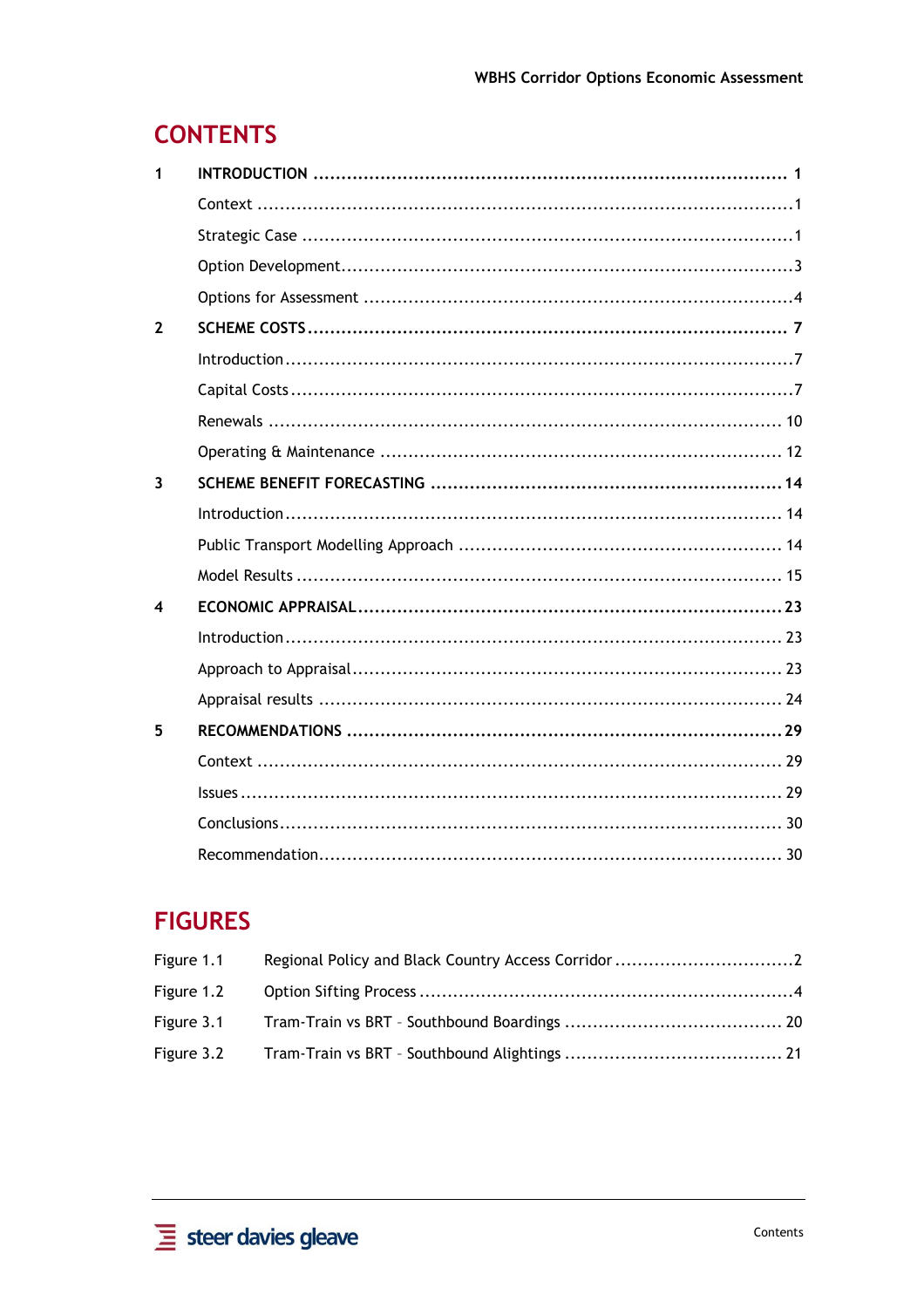## **TABLES**

| Table 1.1         |                                                                          |
|-------------------|--------------------------------------------------------------------------|
| Table 2.1         | Estimated Capital Costs for Freight Options (£M 2009) 8                  |
| Table 2.5         | Estimated CApital Costs for Tram Option (£m 2009) - TBA9                 |
| Table 2.5         |                                                                          |
| <b>Table 2.10</b> |                                                                          |
| Table 2.14        | Operating and Maintenance Costs for Tram Option (£m 2009) - TBA 13       |
| Table 3.1         |                                                                          |
| Table 3.2         | Run Times and Passenger Boardings by Route Section (2026 AM Period 0700- |
| Table 4.1         | Economic Appraisal Results for Freight Options  24                       |
| Table 4.2         | Economic Appraisal Results for Tram-Train Options 25                     |
| Table 4.3         | Economic Appraisal Results for BRT/Bus Options  26                       |
| Table 4.4         | Economic Appraisal Results for Heavy Rail Options 28                     |

## **APPENDICES**

**A OPTION PERFORMANCE AGAINST DASTS OBJECTIVES AND DELIVERABILITY CRITERIA**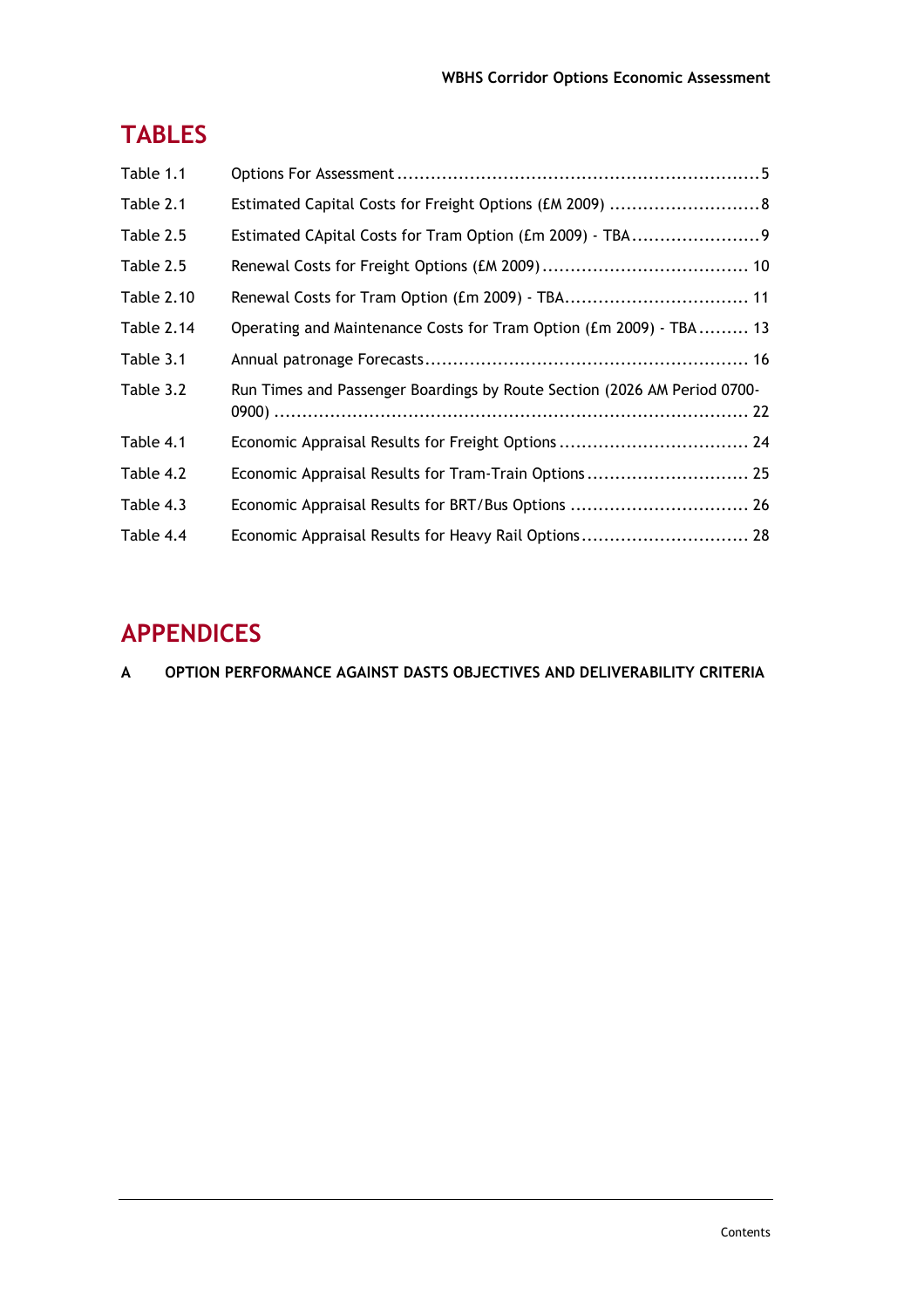## 1 Introduction

#### **Context**

- 1.1 The corridor option assessment process is intended to support the development of a public transport scheme for the Black Country Access corridor (encompassing Walsall, Brierley Hill and Stourbridge) that can complement the reinstatement of rail freight in the corridor. The establishment of a robust case for the identified preferred solution will be critical for successfully achieving funding for the delivery of the scheme.
- 1.2 At this stage of the process the objective is to identify a short list of options, each of which is plausible as a proposal, that provide a range of solutions to deliver the objectives agreed for the scheme. The consideration of the short list of options and the recommended schemes to be progressed for more detailed development and assessment is framed by the narrative articulated in the Strategic Case for transport investment in the Black Country Access corridor.
- 1.3 The Black Country Access corridor is shown in Figure 1.1.

#### **Strategic Case**

- 1.4 The Black Country and the West Midlands currently underperform in the UK. Low productivity from the Black Country contributes 80% of the Birmingham city region's output gap. The low productivity of the sub-region must be addressed in order for the Black Country, and the West Midlands, to achieve their aspirations. For the West Midlands region as a whole to achieve its growth and regeneration targets, the Black Country must be viewed as a priority.
- 1.5 Were the Black Country to realise the growth needed to close the output gap and regenerate the sub-region without additional public transport investment there will be an increase in congestion and the use of private cars. The implication of this is that it will not meet its economic goals and environmental commitments, as well as its responsibility to tackle climate change by reducing emissions.
- 1.6 With national policy outlined in DaSTS, the challenge of achieving both economic growth while reducing carbon emissions will require action in the Black Country beyond simple pro-growth economic policies – investments will need to be taken to reduce the sub-region's reliance on the private car. Within the Black Country, the highest return for investment is likely to be improving public transport connectivity within the Black Country Access corridor, notably for the strategic centre of Brierley Hill and to the regional centre, Birmingham.
- 1.7 In order to ensure that current and future investment in health, education and employment fully realises its potential, coupled with the wider regeneration aspirations of the Black Country, the provision of an integrated rapid passenger transport scheme along the corridor is considered to be of fundamental regional importance.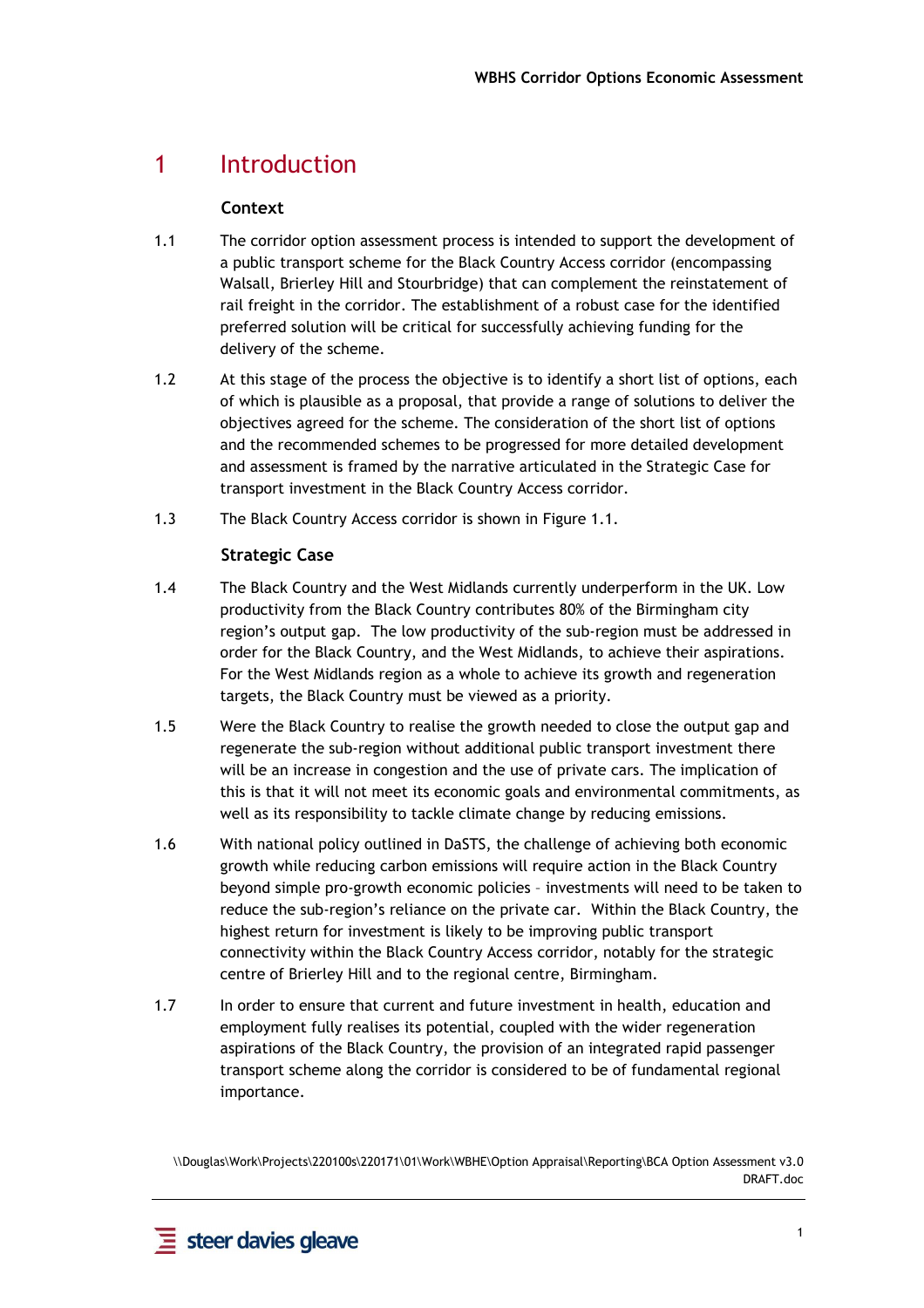

#### **FIGURE 1.1 REGIONAL POLICY AND BLACK COUNTRY ACCESS CORRIDOR**

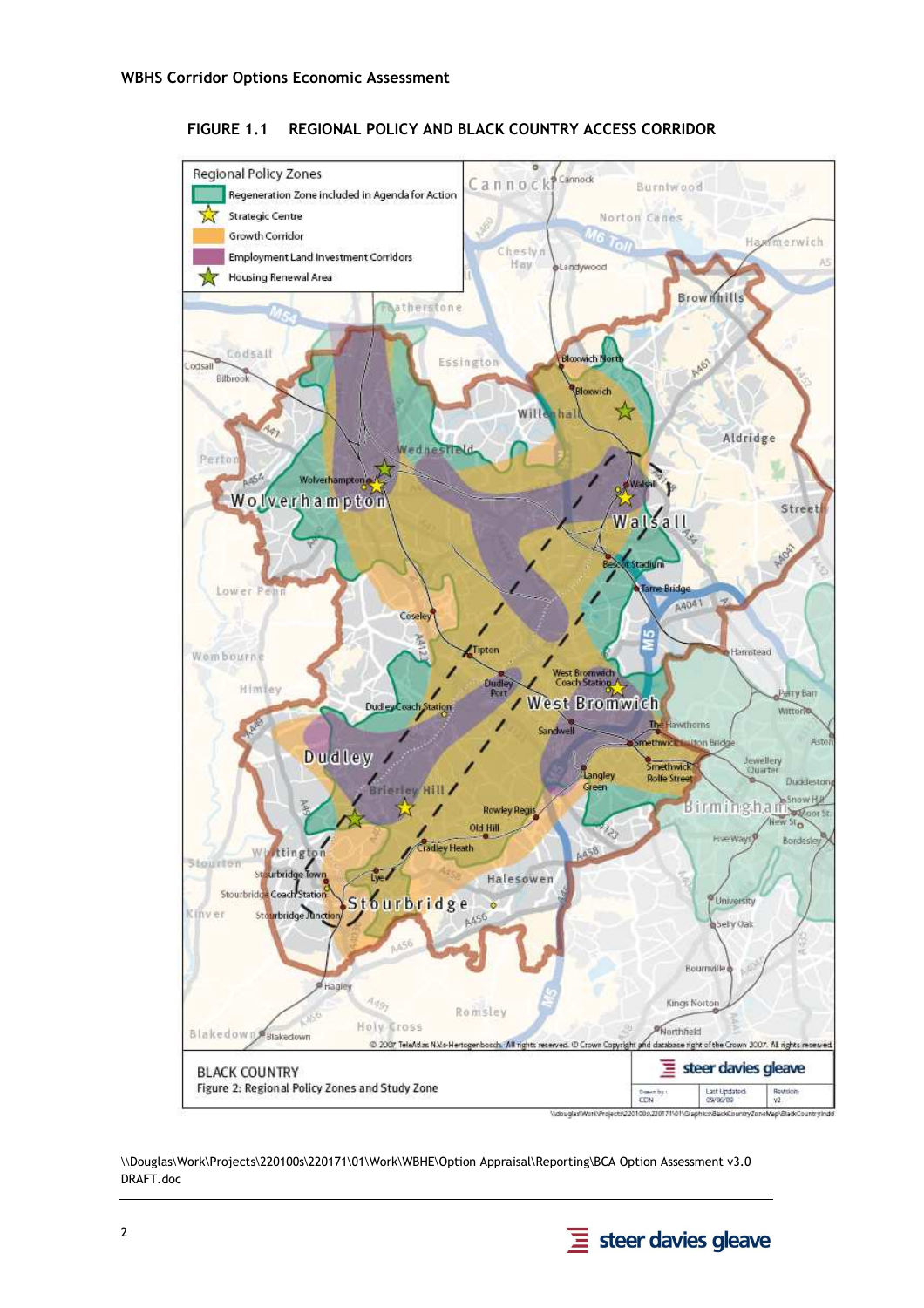- 1.8 Having established the case for the prioritisation of the corridor, objectives for the scheme were developed by Centro and their regional partners within the framework of national, regional and local policy, as well as the problems facing the Black Country. The five scheme objectives are:
	- I Support and promote the growth and competitiveness of the Black Country economy through improving connectivity, increasing capacity and unlocking development along the corridor by connecting the key economic centres with one another and to the wider region.
	- I Support and promote the sustainable growth of the Black Country, and contribute to tackling climate change, through reducing the carbon impact of transport and decoupling carbon emissions from economic growth.
	- I Promote equality of opportunity by enhancing access to jobs, and enabling greater participation in a range of leisure, retail and health activities through improving transport accessibility within the Black Country and to key economic and leisure centres in the Black Country and West Midlands.
	- **I** Contribute to achievement of local air quality targets and reduce traffic and congestion in and between key centres in the Black Country.
	- I Contribute to improving the overall safety, security and health in the Black Country and West Midlands, through reducing accidents and improving security on the public transport network.
- 1.9 The objectives for the scheme/corridor then informed the initial stage of identifying broad transport systems that are capable of meeting the objectives for the scheme and excluding those that would not.

#### **Option Development**

- 1.10 The long list of options that were developed included tram, tram-train, heavy rail, bus rapid transit (BRT) and bus priority. The options were developed to a sufficient level of detail so they could be assessed and sifted to make a short-list of options for further development and analysis. The option development process or sifting process consists of three steps, going from a 'global' list of options to a preferred option presented in the funding bid submission, e.g. DfT Major Scheme Business Case, as illustrated in Figure 1.2.
- 1.11 The short list of options that emerged from the sift were taken forward for more detailed assessment. Full details of this process are reported in *Black Country Access: Option Development for the WBHS Corridor* (September 2009).
- 1.12 The short listed options have since been developed further and detailed assessment has been undertaken to select those options to be taken forward. These options, subject to further refinement and analysis are proposed for consideration as part of the funding bid submission development. It is critical to avoid the premature rejection of options without sufficient information on which to base such a decision.
- 1.13 This technical note reports the results of the detailed assessment and provides a recommendation on the options to be taken forward.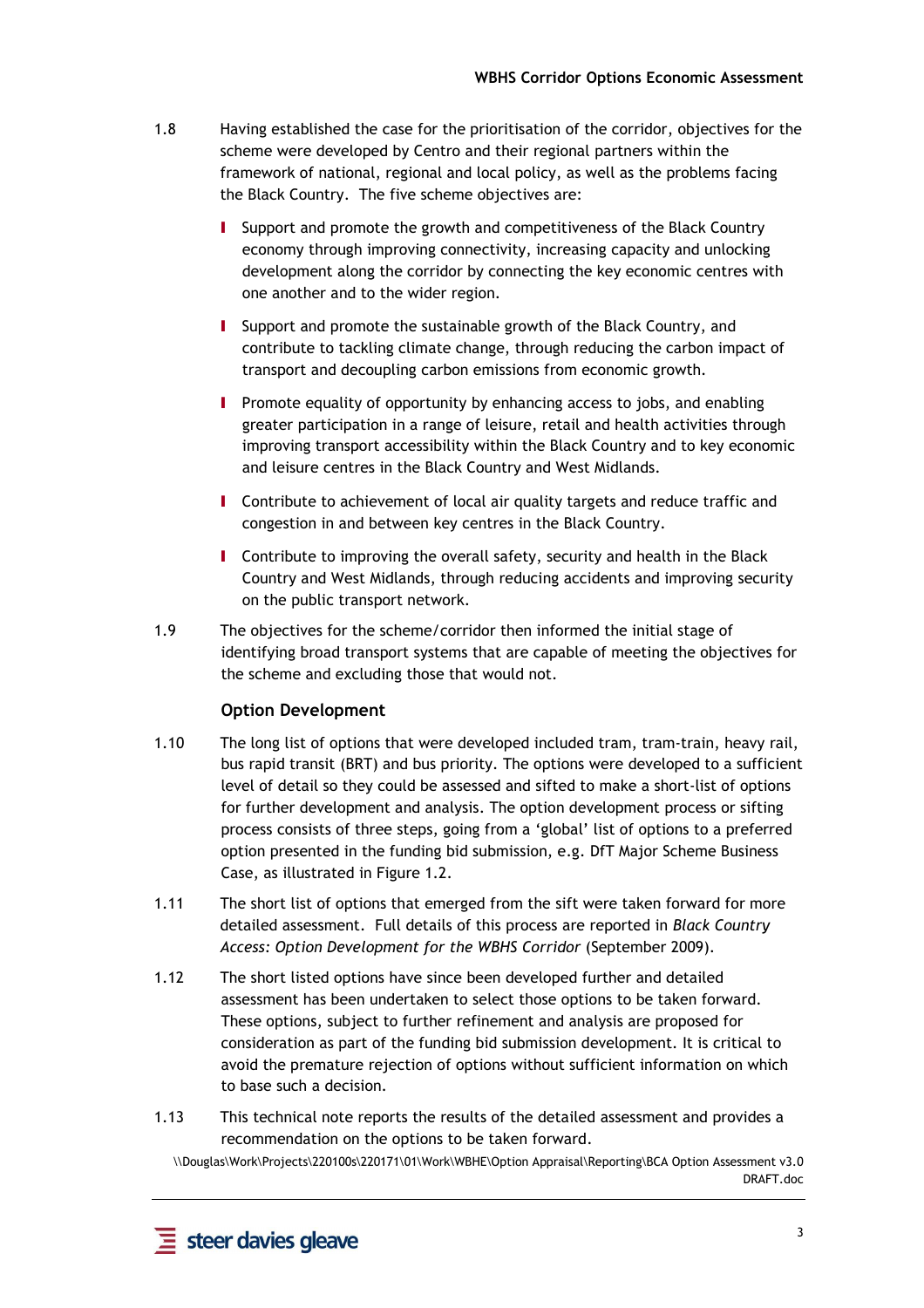



#### **Options for Assessment**

- 1.14 The options that have been identified for assessment cover:
	- **I** Heavy rail
	- I Tram-Train
	- I BRT
	- **I** On-highway Bus Priority
- 1.15 In each case the public transport options have been considered as incremental to a freight scheme (either full double-track or double-track with passing loops).
- 1.16 Table 1.1 below presents the details of the options and sub-options that were identified for assessment.

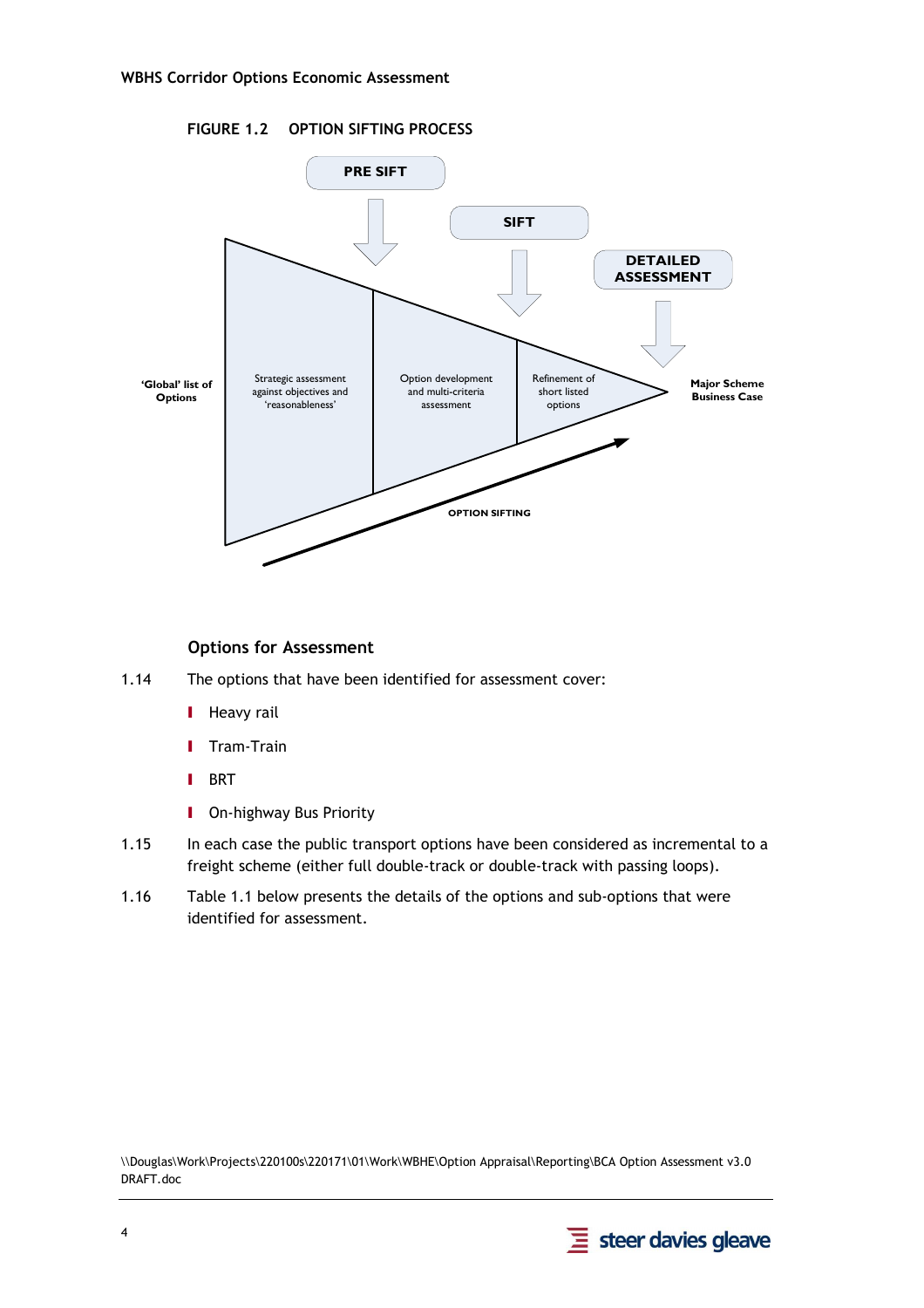| <b>Option</b><br><b>Identifier</b> | PT<br>modelling<br>code | <b>Option Description</b>                                                                                                                             |  |
|------------------------------------|-------------------------|-------------------------------------------------------------------------------------------------------------------------------------------------------|--|
| Freight                            |                         |                                                                                                                                                       |  |
| $FR_1$                             | n/a                     | Walsall to Round Oak Freight Reinstatement (sections of single-track)                                                                                 |  |
| $FR_2$                             | n/a                     | Walsall to Round Oak Freight Reinstatement (full double track)                                                                                        |  |
| <b>Tram Train</b>                  |                         |                                                                                                                                                       |  |
| TT_A                               | DS3_opt0                | Wolverhampton / Birmingham (Line 1) to Stourbridge via Dudley town<br>centre and Brierley Hill Tram - Train                                           |  |
| $TT_B$                             | DS3_opt1                | Wednesbury to Stourbridge Shuttle via Dudley town centre and Brierley Hill<br>with Interchange at Wednesbury Tram-Train                               |  |
| TT_C                               | DS3_opt2                | Wednesbury to Brierley Hill Shuttle via Dudley town centre with<br>Interchange at Wednesbury Tram-Train                                               |  |
| TT_D                               | DS3_opt3                | Wolverhampton / Birmingham (Line 1) to Brierley Hill via Dudley town<br>centre Tram-Train                                                             |  |
| $TT_E$                             | DS3_opt6                | Wolverhampton / Birmingham (Line 1) to Brierley Hill via Dudley Tunnel<br>Tram-Train (Dudley Town Centre via later intervention)                      |  |
| TT_F                               | n/a                     | Wolverhampton / Birmingham (Line 1) to Stourbridge Tram - Train<br>(Incorporating Shared Busway Through Brierley Hill-Merry Hill-Waterfront)          |  |
| <b>BRT / Bus Priority</b>          |                         |                                                                                                                                                       |  |
| $BU_1$                             | DS5_opt1                | Wednesbury Bus Station to Stourbridge town centre (Bus Station) and<br>Stourbridge, Junction via Dudley town centre and Brierley Hill (rail corridor) |  |

| TABLE 1.1 | <b>OPTIONS FOR ASSESSMENT</b> |
|-----------|-------------------------------|
|-----------|-------------------------------|

## urbridge Junction via Dudley town centre and Brierley Hill (rail corridor) BU\_2 DS5\_opt2 Walsall to Stourbridge town centre (Bus Station) and Stourbridge Junction via Wednesbury Bus Station, Dudley town centre and Brierley Hill (rail corridor) BU\_3 DS5\_opt3 Wednesbury Bus Station to Stourbridge Junction and Stourbridge town centre (Bus Station) via Dudley town centre and Brierley Hill (highway corridor) BU<sub>\_4</sub> DS5\_opt4 Walsall to Stourbridge Junction and Stourbridge town centre (Bus Station) via Wednesbury Bus Station, Dudley town centre and Brierley Hill (highway corridor) BU<sub>\_5</sub> DS5\_opt1.1 Wednesbury Bus Station to Brierley Hill via Dudley town centre (rail corridor)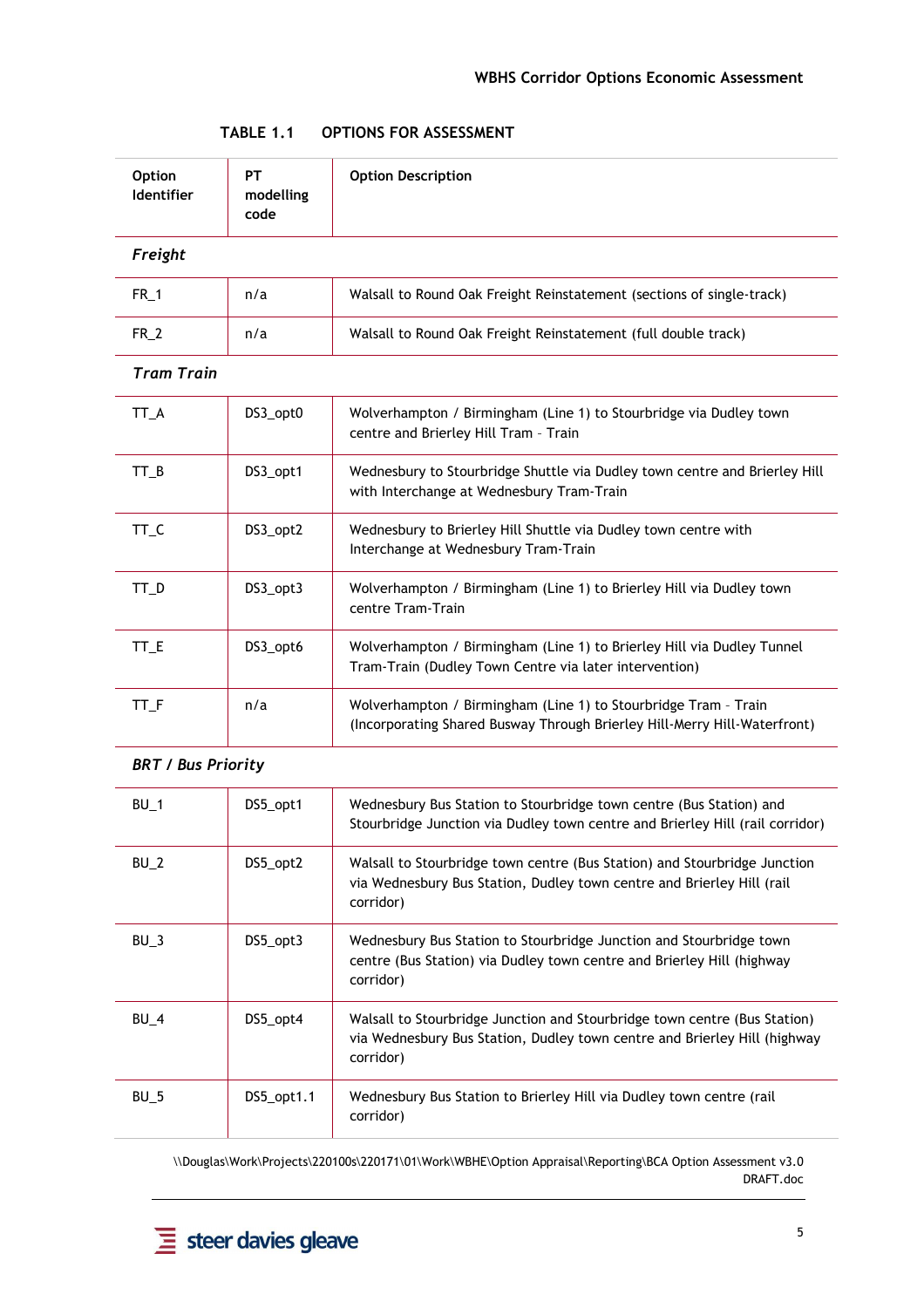| <b>Option</b><br><b>Identifier</b> | PT<br>modelling<br>code | <b>Option Description</b>                                                            |  |
|------------------------------------|-------------------------|--------------------------------------------------------------------------------------|--|
| BU 6                               | $DS5$ _opt $3.1$        | Wednesbury Bus Station to Brierley Hill via Dudley town centre (highway<br>corridor) |  |
| <b>Heavy Rail</b>                  |                         |                                                                                      |  |
| <b>HR 1</b>                        | DS4_opt2                | Walsall to Stourbridge 2 train paths per hour                                        |  |
| <b>HR 2</b>                        | DS4_opt1                | Walsall to Stourbridge 4 train paths per hour                                        |  |
| $HR_3$                             | DS4_opt4                | Wednesbury to Stourbridge 2 train paths per hour                                     |  |
| <b>HR 4</b>                        | DS4_opt3                | Wednesbury to Stourbridge 4 train paths per hour                                     |  |
| $HR_5$                             | DS4_opt4.1              | Wednesbury to Brierley Hill 2 train paths per hour                                   |  |
| HR_6                               | $DS4$ _opt $3.1$        | Wednesbury to Brierley Hill 4 train paths per hour                                   |  |

- 1.17 Centro has previously obtained statutory powers for a tram scheme, in the March 2005 Transport and Works Act Statutory Instrument 2005 No. 927 The Midland Metro (Wednesbury to Brierley Hill and Miscellaneous Amendments) Order 2005.
- 1.18 An assessment of this tram scheme has also been undertaken to compare to the options outlined above.

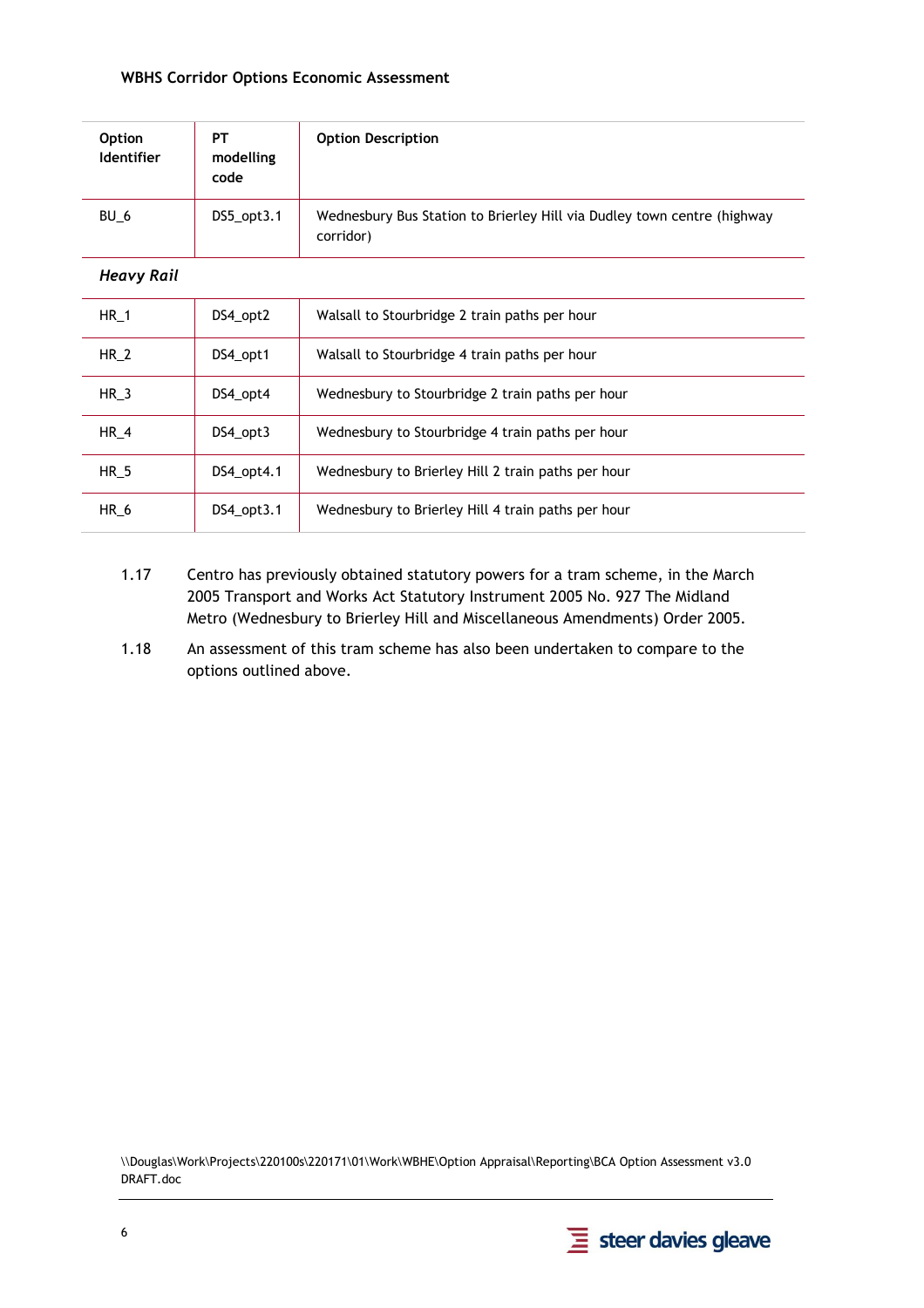## 2 Scheme Costs

#### **Introduction**

2.1 Cost estimates for each of the options have been developed and profiled from 2010 until the final appraisal year, 2078. The heavy rail, tram-train and tram costs have been provided by Centro. Steer Davies Gleave compiled costs for the BRT and Bus options.

#### **Capital Costs**

- 2.2 The capital costs for each option were profiled over a 10 year period, from 2010, reflecting the GRIP process. The direct construction duration is anticipated to span 4 years, concluding in the scheme opening year, with the following phasing (as advised by Centro):
	- **I** 2016: 15%
	- I 2017: 35%
	- **I** 2018: 35%
	- I 2019: 15% (opening year)
- 2.3 The tram-train and tram vehicle capital costs were treated with separate phasing, as advised by Centro and is set out below:
	- **I** 2017: 25%
	- **I** 2018: 35%
	- $\blacksquare$  2019: 40% (opening year)
- 2.4 The BRT/Bus vehicle capital costs were treated with the following phasing:
	- **I** 2019: 50% (opening year)
	- **I** 2020: 30%
	- **I** 2021: 10%
	- **I** 2022: 10%

#### *Freight Capital Costs*

- 2.5 Freight costs have been produced for a full double-tracking option and an option with some single track sections. These sections occur where the corridor width is insufficient for double-track freight and a third 'track' for public transport. This is the case at:
	- I West Coast Main Line/Dudley Port overbridges
	- I Parkhead Viaduct
	- **I** [TBC]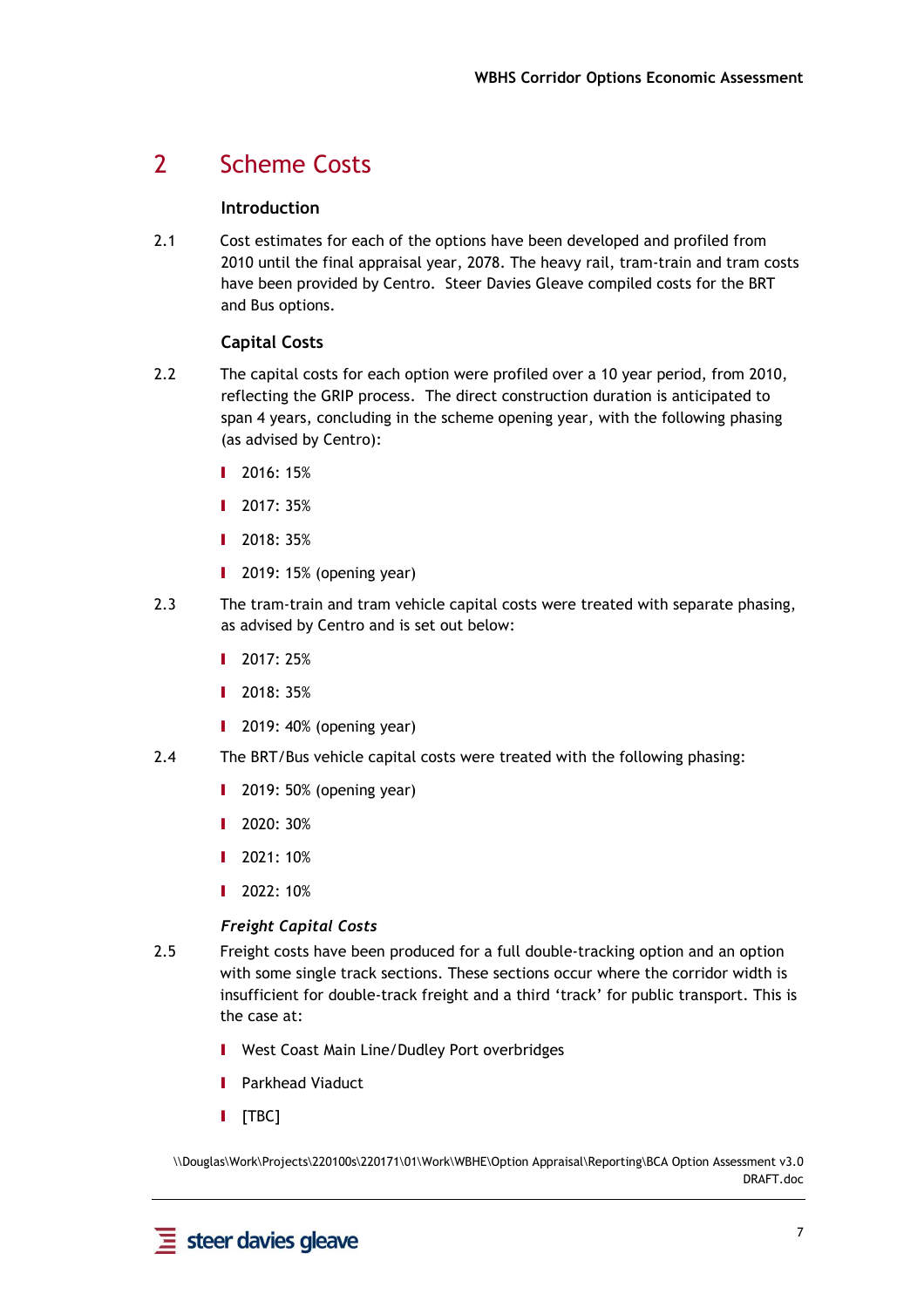|                      | Sections of<br>single track | Full double<br>track |
|----------------------|-----------------------------|----------------------|
|                      | $FR_1$                      | $FR_2$               |
| Infrastructure Costs | 86.0                        | 89.4                 |
| Risk & Contingency   | 9.0                         | 9.0                  |
| <b>Total</b>         | 95.0                        | 98.4                 |

#### **TABLE 2.1 ESTIMATED CAPITAL COSTS FOR FREIGHT OPTIONS (£M 2009)**

#### *Public Transport Capital Costs*

2.6 The incremental capital costs for the public transport options are presented below.

**TABLE 2-2 ESTIMATED CAPITAL COSTS FOR TRAM-TRAIN OPTIONS (£M 2009)** 

|                      | Line 1 to<br>S/bridge | <b>Shuttle</b><br>Wed-S/b | <b>Shuttle</b><br>Wed-BH | Line 1 to<br>BH | Line 1 to<br>BH (via<br><b>Dudley</b><br>tunnel) |
|----------------------|-----------------------|---------------------------|--------------------------|-----------------|--------------------------------------------------|
|                      | TT_A                  | $TT_B$                    | TT_C                     | TT_D            | TT_E                                             |
| Infrastructure Costs | 162.8                 | 147.9                     | 109.8                    | 127.1           | 112.5                                            |
| <b>Vehicle Costs</b> | 69.0                  | 39.0                      | 36.0                     | 56.0            | 53.0                                             |
| Risk & Contingency   | 13.5                  | 13.2                      | 8.7                      | 8.9             | 9.7                                              |
| <b>Total</b>         | 245.3                 | 200.1                     | 154.5                    | 192.0           | 175.2                                            |

2.7 Option TT\_F was not considered as part of the assessment at this stage.

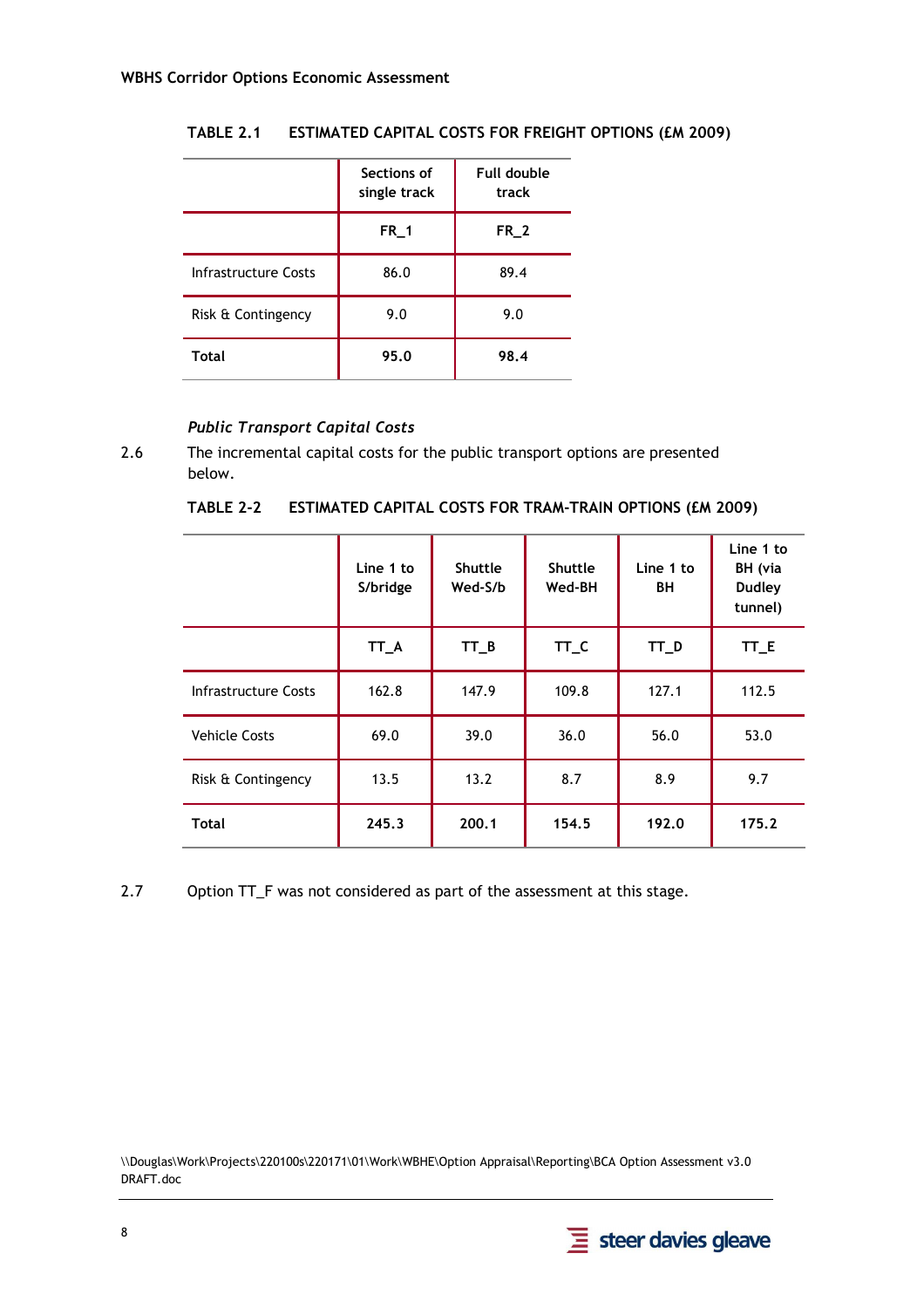|                         | Wed-S/b<br>(Rail<br>corridor) | Walsall-S/b<br>(Rail<br>corridor) | Wed-S/b<br>(HW<br>corridor) | Walsall-S/b<br>(HW<br>corridor) | Wed-BH<br>(Rail<br>Corridor) | Wed-BH<br>(HW<br>Corridor) |
|-------------------------|-------------------------------|-----------------------------------|-----------------------------|---------------------------------|------------------------------|----------------------------|
|                         | $BU_1$                        | $BU_2$                            | $BU_3$                      | $BU_4$                          | $BU_5$                       | $BU_6$                     |
| Infrastructure<br>Costs | 150.5                         | 183.7                             | 82.3                        | 115.5                           | 117.0                        | 62.5                       |
| <b>Vehicle Costs</b>    | 5.1                           | 7.0                               | 6.4                         | 8.6                             | 3.5                          | 4.8                        |
| Risk & Contingency      | 31.1                          | 38.2                              | 17.7                        | 24.8                            | 24.1                         | 13.5                       |
| <b>Total</b>            | 186.7                         | 221.9                             | 106.4                       | 149.0                           | 144.6                        | 80.8                       |

**TABLE 2-3 ESTIMATED CAPITAL COSTS FOR BRT/BUS OPTIONS (£M 2009)** 

2.8 At this time no additional costs for rail freight related adjustments has been included within the costs for the BRT option, e.g. slewing tracks. Initial estimates suggest this will add c£3m to the capital cost.

**TABLE 2-4 ESTIMATED CAPITAL COSTS FOR HEAVY RAIL OPTIONS (£M 2009)** 

|                         | Walsall-S/b<br>(2 th) | Walsall-S/b<br>(4 th) | Wed-S/b<br>(2 th) | Wed-S/b<br>(4 th) | Wed-BH<br>(2 th) | Wed-BH<br>(4tph) |
|-------------------------|-----------------------|-----------------------|-------------------|-------------------|------------------|------------------|
|                         | $HR_1$                | $HR_2$                | $HR_3$            | $HR_4$            | $HR_5$           | $HR_6$           |
| Infrastructure<br>Costs | 61.3                  | 61.3                  | 64.7              | 64.7              | 32.6             | 32.6             |
| Risk &<br>Contingency   | 4.2                   | 4.2                   | 4.4               | 4.4               | 2.3              | 2.3              |
| <b>Total</b>            | 65.5                  | 65.5                  | 69.1              | 69.1              | 34.9             | 34.9             |

2.9 As heavy rail vehicles are assumed to be leased there are no vehicle costs included for these options. The vehicle costs form part of the operations and maintenance costs.

|  | TABLE 2.5 ESTIMATED CAPITAL COSTS FOR TRAM OPTION (EM 2009) - TBA |
|--|-------------------------------------------------------------------|
|--|-------------------------------------------------------------------|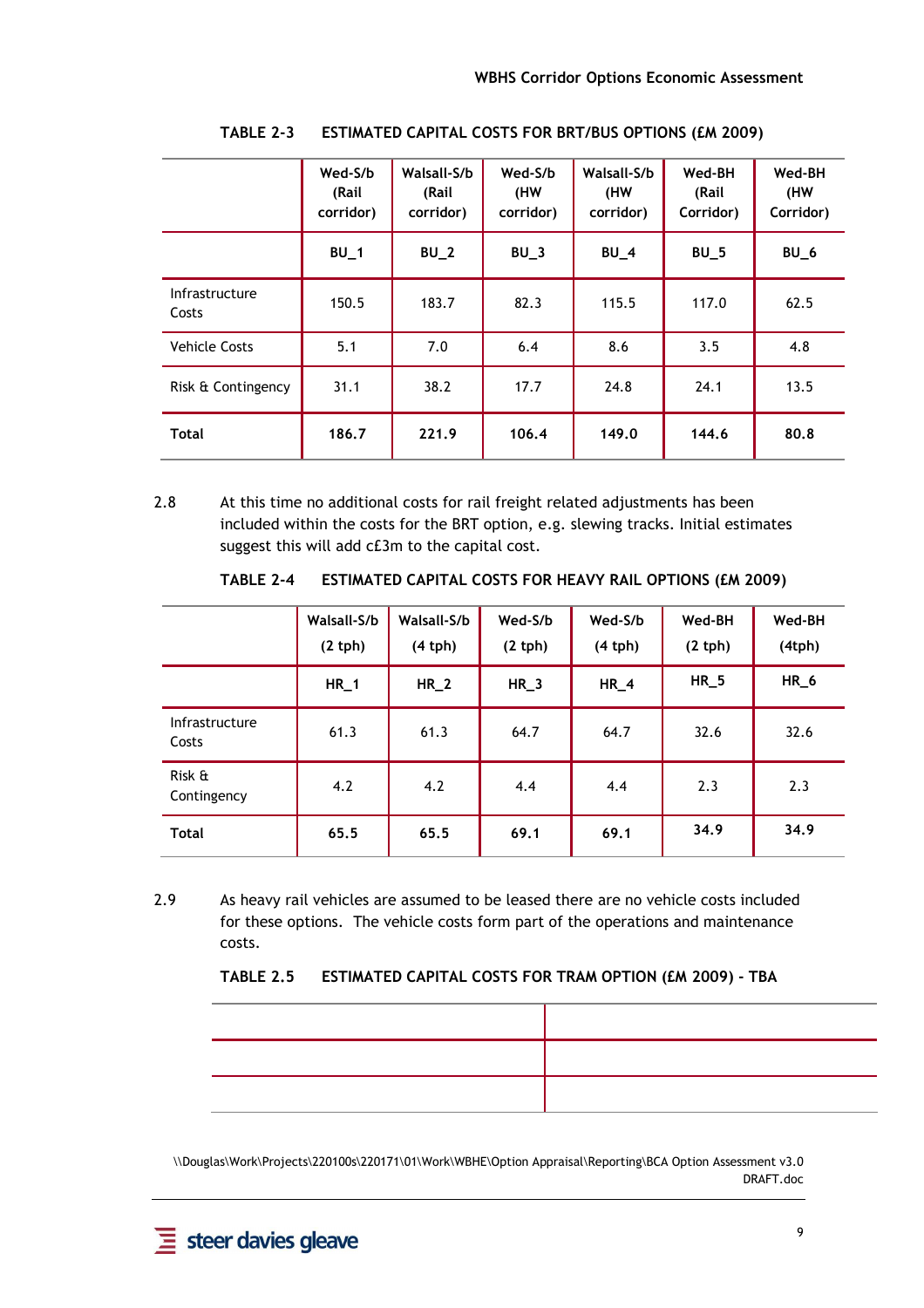#### **Renewals**

2.10 Renewal cost estimates were provided along with their expenditure cycle in order to enable a profile to be produced for the 60 year appraisal period. The renewals encompass items such as track, signalling, structures, stops and overhead line equipment (OLE) as appropriate for each option. For the tram-train, BRT and bus based options the replacement of vehicle fleets was included in the renewal values. For the heavy rail options, rolling stock is assumed to be leased.

#### *Freight Renewal Costs*

2.11 The estimated renewal costs for the freight options are presented below for the duration of the 60 year appraisal.

|                   | Sections of single<br>track | Full double<br>track |
|-------------------|-----------------------------|----------------------|
|                   | $FR_1$                      | $FR_2$               |
| <b>Trackwork</b>  | 22.25                       | 24.59                |
| Signalling        | 12.60                       | 10.08                |
| <b>Structures</b> | 27.00                       | 27.00                |
| <b>Total</b>      | 61.85                       | 61.67                |

#### **TABLE 2.5 RENEWAL COSTS FOR FREIGHT OPTIONS (£M 2009)**

#### *Public Transport Renewal Costs*

- 2.12 The incremental renewal costs vary between options due to the mode and the specification.
- 2.13 For the tram-train options, track, signalling, stations and OLE renewals were taken into account.

**TABLE 2-6 RENEWAL COSTS FOR TRAM-TRAIN OPTIONS (£M 2009)** 

|                  | Line 1 to<br>S/bridge | <b>Shuttle</b><br>Wed-S/b | <b>Shuttle</b><br>Wed-BH | Line 1 to BH | Line 1 to BH<br>(via Dudley<br>tunnel) |
|------------------|-----------------------|---------------------------|--------------------------|--------------|----------------------------------------|
|                  | $TT_A$                | TT B                      | TT_C                     | TT_D         | TT_E                                   |
| <b>Trackwork</b> | 43                    | 43                        | 30                       | 30           | 30                                     |
| Signalling       | 14                    | 14                        | 13.6                     | 13.6         | 13.6                                   |
| <b>Stations</b>  | 21                    | 21                        | 18                       | 18           | 18                                     |
| OHLE             | 52                    | 52                        | 38                       | 38           | 40                                     |
| <b>Total</b>     | 130                   | 130                       | 109.6                    | 109.6        | 101.6                                  |

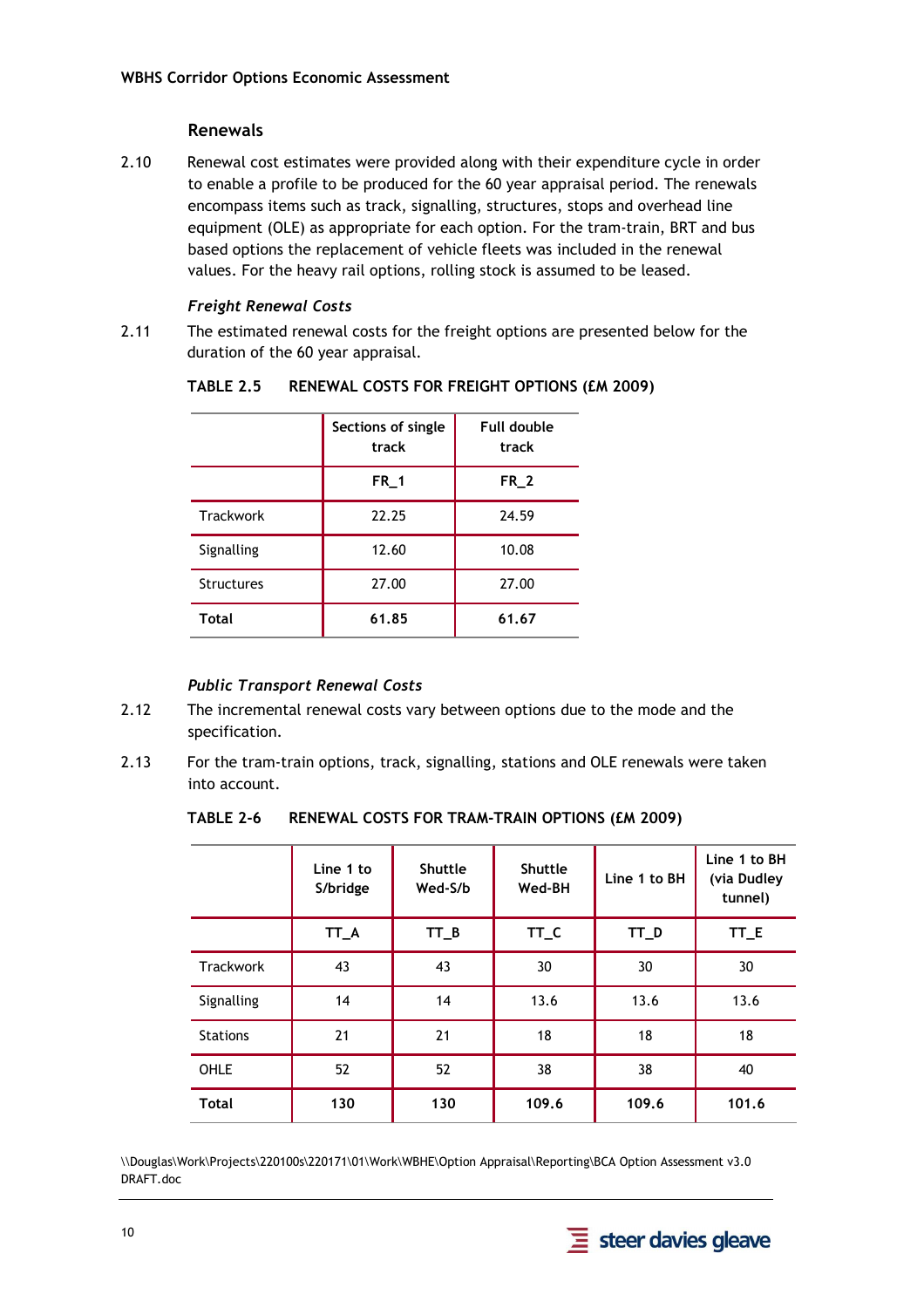2.14 For the BRT/Bus options, busway infrastructure, stops, signalling and vehicle renewals were all calculated.

|              | Wed-S/b<br>(Rail<br>corridor) | <b>Walsall-</b><br>S/b (Rail<br>corridor) | Wed-S/b<br>(HW<br>corridor) | <b>Walsall-</b><br>S/b (HW<br>corridor) | Wed-BH<br>(Rail<br>Corridor) | Wed-BH<br>(HW<br>Corridor) |
|--------------|-------------------------------|-------------------------------------------|-----------------------------|-----------------------------------------|------------------------------|----------------------------|
|              | $BU_1$                        | $BU_2$                                    | $BU_3$                      | $BU_4$                                  | $BU_5$                       | $BU_6$                     |
| Busway       | 10.5                          | 12.9                                      | 3.1                         | 5.6                                     | 7.5                          | 1.5                        |
| Signalling   | 9.2                           | 15.5                                      | 12.4                        | 18.8                                    | 6.6                          | 11.5                       |
| Vehicle      | 15.4                          | 21.1                                      | 19.2                        | 25.9                                    | 10.6                         | 14.4                       |
| <b>Stops</b> | 31.3                          | 37.9                                      | 16.5                        | 23.1                                    | 27.4                         | 12.8                       |
| Total        | 66.3                          | 87.4                                      | 51.2                        | 73.4                                    | 52.1                         | 40.1                       |

**TABLE 2-7 RENEWAL COSTS FOR BRT/BUS OPTIONS (£M 2009)** 

- 2.15 For the heavy rail options, track, signalling and station renewals were considered. OLE renewals were not relevant, as the line would be assumed to not be electrified.
- 2.16 All the renewal costs were assumed the same as for the Heavy Rail options.

**Walsall-S/b (2 tph) Walsall-S/b (4 tph) Wed-S/b (2 tph) Wed-S/b (4 tph) Wed-BH (2 tph) Wed-BH (4tph) HR\_1 HR\_2 HR\_3 HR\_4** HR\_5 HR\_6 **Track | 9.0 | 9.0 | 9.0 | 9.0 | 8.0 | 8.0 Signalling | 1.7 | 1.7 | 1.7 | 1.7 | 1.7** | 1.7 **Station | 10.0 | 10.0 | 10.0 | 10.0 | 8.5 | 8.5 Total 20.7 20.7 20.7 20.7 18.2 18.2** 

**TABLE 2-8 RENEWAL COSTS FOR HEAVY RAIL OPTIONS (£M 2009)** 

**TABLE 2.10 RENEWAL COSTS FOR TRAM OPTION (£M 2009) - TBA**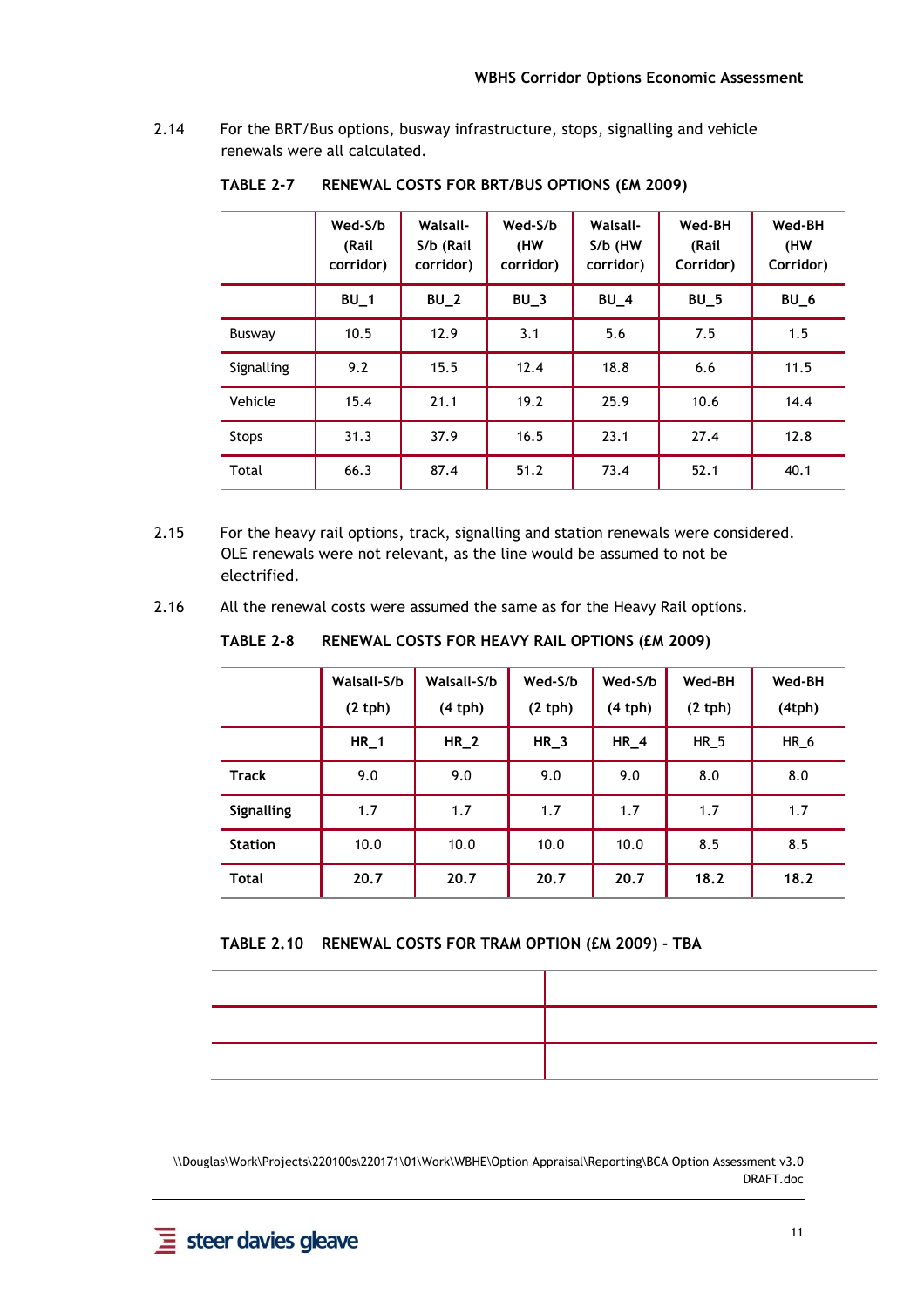#### **Operating & Maintenance**

- 2.17 Operating and maintenance costs were estimated as a per annum figure. This was applied for each of the years in the 60 year appraisal period between 2019 and 2078.
- 2.18 There is no operating cost considered for the freight options.

#### *Public Transport Operating and Maintenance Costs*

2.19 For each of the public transport options an annual operating cost was estimated.

**TABLE 2-9 OPERATING AND MAINTENANCE COSTS FOR TRAM-TRAIN OPTIONS (£M 2009)** 

|                                         | Line 1 to<br>S/bridge | <b>Shuttle</b><br>Wed-S/b | <b>Shuttle</b><br>Wed-BH | Line 1 to<br>BH | Line 1 to<br>BH (via<br><b>Dudley</b><br>tunnel) |
|-----------------------------------------|-----------------------|---------------------------|--------------------------|-----------------|--------------------------------------------------|
|                                         | TT_A                  | $TT_B$                    | TT_C                     | TT_D            | TT_E                                             |
| Operating &<br><b>Maintenance Costs</b> | 4.8                   | 3.0                       | 2.1                      | 3.8             | 3.8                                              |

#### **TABLE 2-10 OPERATING AND MAINTENANCE COSTS FOR BRT/BUS OPTIONS (£M 2009)**

|                                     | Wed-S/b<br>(Rail<br>corridor) | Walsall-S/b<br>(Rail<br>corridor) | Wed-S/b<br>(HW<br>corridor) | Walsall-S/b<br>(HW<br>corridor) | Wed-BH<br>(Rail<br>Corridor) | Wed-BH<br>(HW<br>Corridor) |
|-------------------------------------|-------------------------------|-----------------------------------|-----------------------------|---------------------------------|------------------------------|----------------------------|
|                                     | BU <sub>1</sub>               | $BU_2$                            | $BU_3$                      | $BU_4$                          | $BU_5$                       | BU <sub>6</sub>            |
| Operating &<br>Maintenance<br>Costs | 3.8                           | 5.3                               | 4.7                         | 6.2                             | 2.8                          | 3.5                        |

#### **TABLE 2-11 OPERATING AND MAINTENANCE COSTS FOR HEAVY RAIL OPTIONS (£M 2009)**

|                                     | Walsall-S/b<br>$(2$ tph) | Walsall-S/b<br>(4 th) | Wed-S/b<br>(2 th) | Wed-S/b<br>(4 th) | Wed-BH<br>(2 th) | Wed-BH<br>(4tph) |
|-------------------------------------|--------------------------|-----------------------|-------------------|-------------------|------------------|------------------|
|                                     | $HR_1$                   | $HR_2$                | $HR_3$            | $HR_4$            | $HR_5$           | $HR_6$           |
| Operating &<br>Maintenance<br>Costs | 2.6                      | 5.1                   | 1.8               | 3.5               | 1.5              | 3.0              |

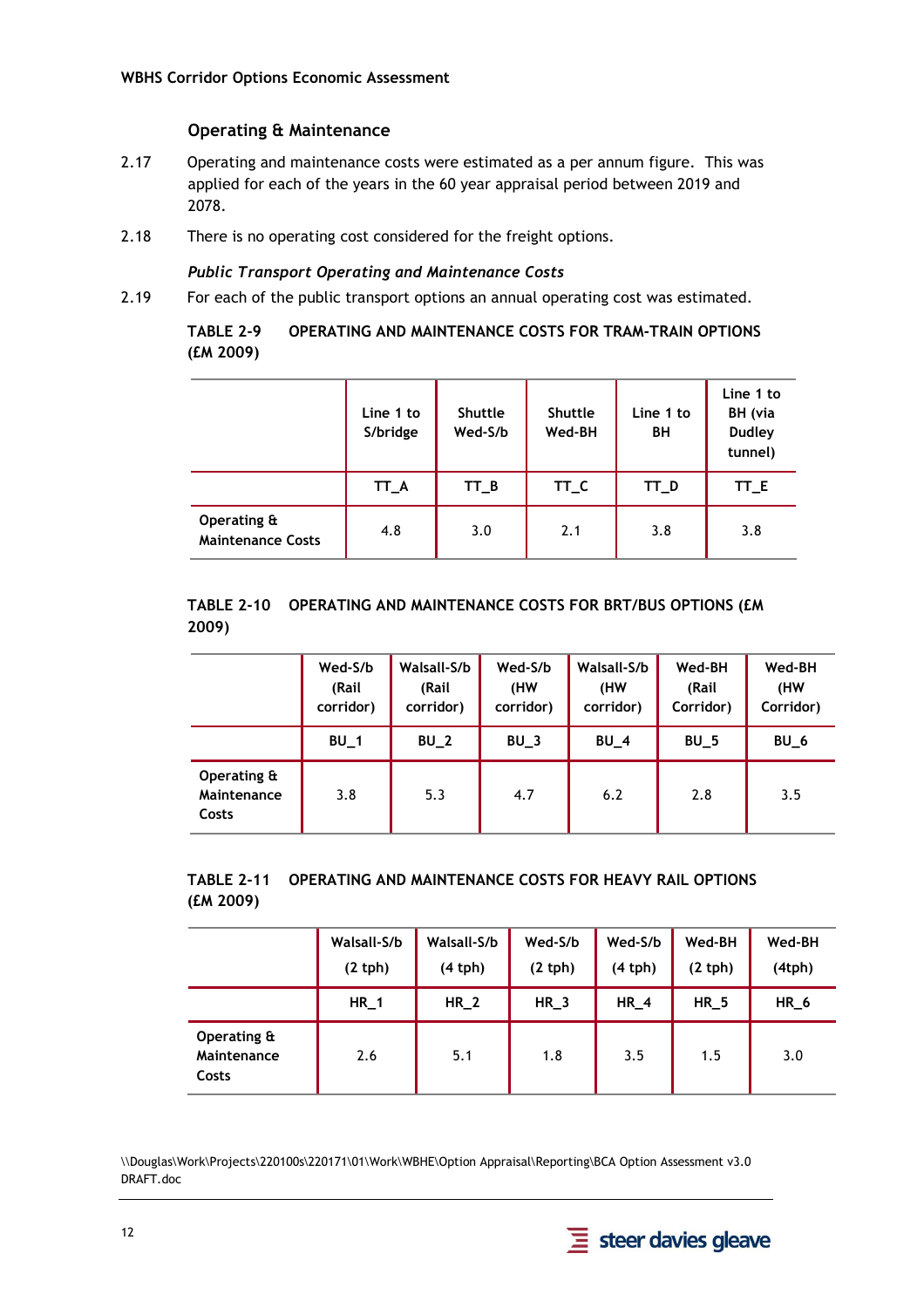**TABLE 2.14 OPERATING AND MAINTENANCE COSTS FOR TRAM OPTION (£M 2009) - TBA** 

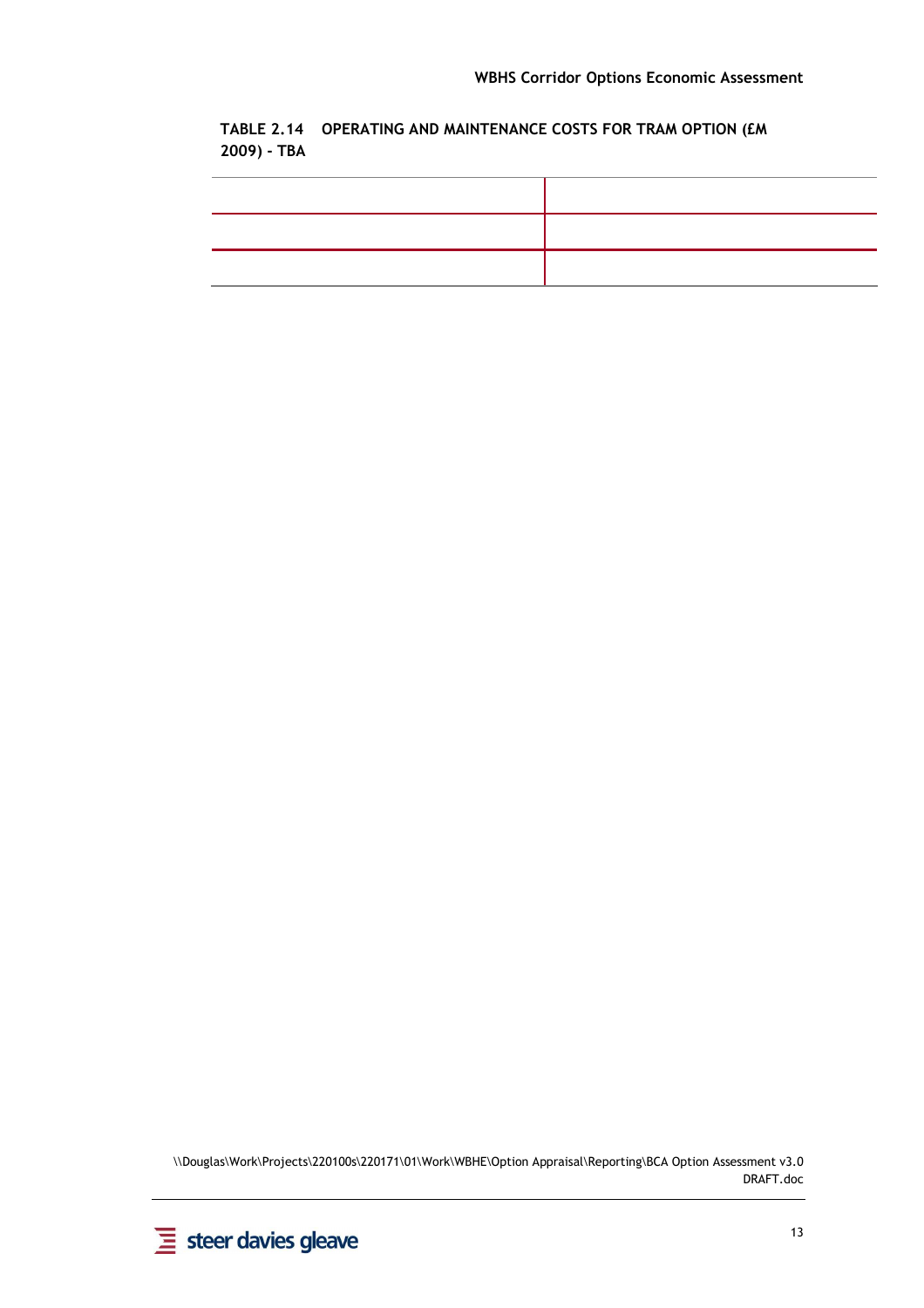## 3 Scheme Benefit Forecasting

#### **Introduction**

3.1 The quantified transport benefits of the freight options and the incremental benefits of the public transport options have been forecast.

#### *Freight*

- 3.2 For the freight options these benefits relate to the improvement in performance on the rail network resulting from the transfer of some freight services from the existing routes to the reinstated Round Oak to Walsall route. Additionally, the increase in overall network capacity provided by the options enable a higher level of future freight demand to be accommodated on the rail network, rather than on the highway network.
- 3.3 The performance benefits (improvements in average delay minutes) were forecast in RailSys. The benefits of avoiding highway freight movements is captured by Sensitive Lorry Miles (SLMs). Network Rail advised on the value per freight train.
- 3.4 Full details of the freight scheme benefit forecasting can be found in the report: *Black Country Access: Economic Assessment of Freight Scheme* (January 2010).

#### *Public Transport*

3.5 Public Transport demand and benefit modelling was undertaken by Centro for the rail and tram-train options. Steer Davies Gleave used an approach consistent with Centro to forecast the benefits for the BRT and bus options.

#### **Public Transport Modelling Approach**

- 3.6 The approach used to model the different public transport options was similar to that used for modelling the Birmingham City Centre Extension for Midland Metro. In summary the approach is as follows:
	- I Using the 2016 and 2026 Do Minimum networks as a starting point, the network coding for different options is carried out. This provides 2016 and 2026 Do Something networks.
	- I PRISM matrix inputs are used to determine the transfer from non-PT modes on to the scheme option being tested. However, due to the large number of options being considered forecast year PRISM matrices were available for only some of the Do Something options for this modelling exercise. Therefore some of the Do Something options use the same input matrices. E.g. Heavy Rail - Walsall to Stourbridge 4 trains per hour and Heavy Rail - Walsall to Stourbridge 2 trains per hour use the same input trip matrices.
	- I Each option model is then run for the 2016 and 2026 forecast years and for the AM and IP periods by loading the relevant matrices on to coded networks in VISUM. Results from assigned networks are then analysed and the outputs are compared with the Do Minimum model outputs. Particular focus is given to the annual patronage and line loadings on the options being considered. More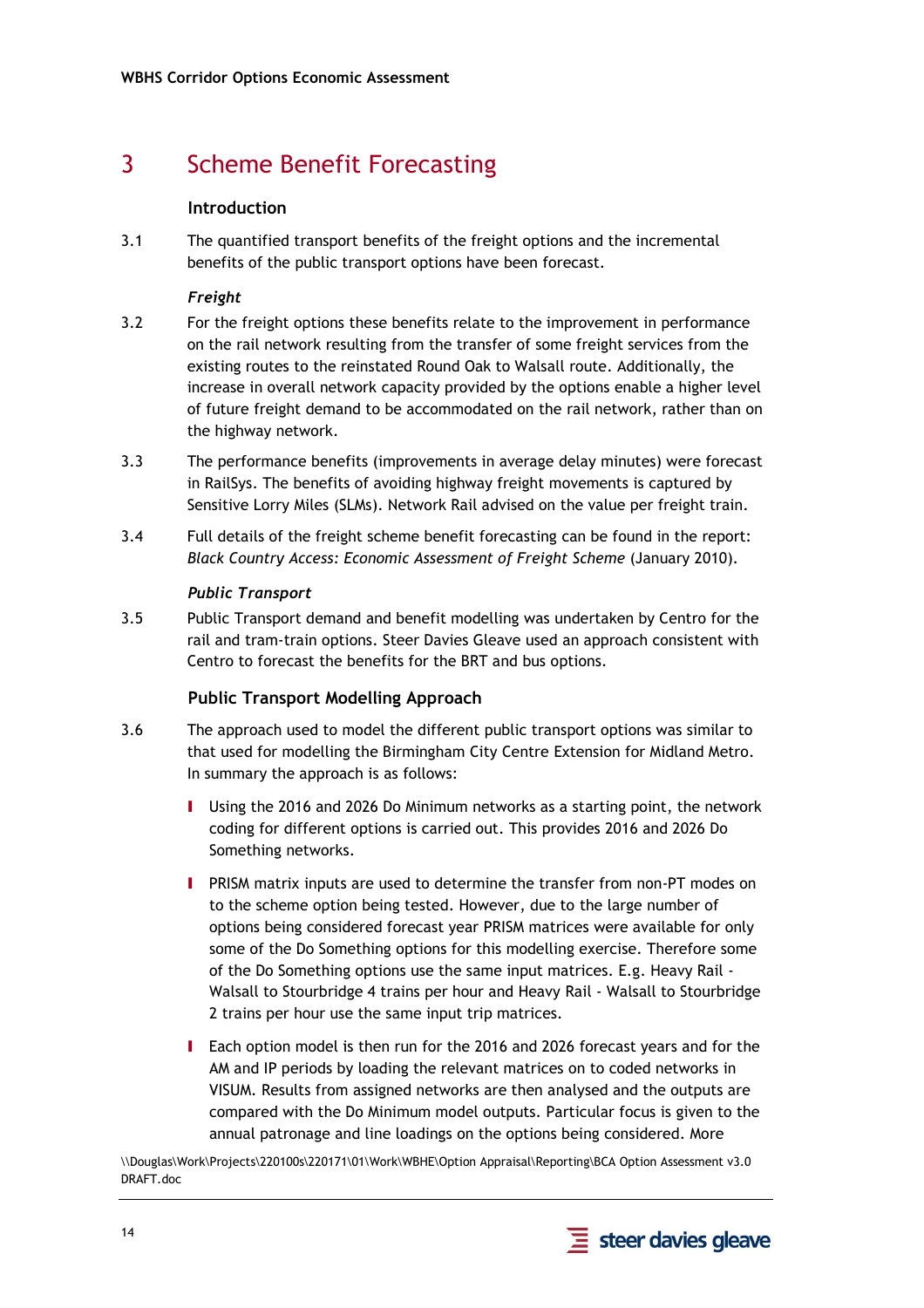detailed outputs (generalised time skims, demand matrices) from the Do Something option are fed into TUBA along with outputs from the Do Minimum model to determine PT user time saving benefits.

#### **Model Results**

- 3.7 Table 3.1 below presents the annual patronage forecasts for the options. Due to through running or interchange between the options and Line 1, the results used to forecast the scheme benefits include additional demand generated on Midland Metro Line 1.
- 3.8 The results are presented as absolute patronage levels in the 2016 and 2026 modelled forecast years. Also for each option the incremental demand over and above the Do Minimum patronage in 2016 and 2026 is presented in the middle two columns. The net additional demand between the Do Minimum scenario and each of the Do Something scenarios is a combination of incremental demand on the new service (Tram-train, Heavy Rail or BRT) and on Metro Line 1. Finally, and for information, the new patronage without the Metro Line 1 demand is presented in the last two columns. The net incremental demand includes the passengers interchanging between Metro Line 1 and the new service.
- 3.9 There is some discrepancy in a few scenarios (e.g. DS4\_opt4) when individual service demand is significantly lower than the net additional demand. This is because identical matrix inputs have been used in sets of model runs where a limited number of PRISM model runs were available. Hence there is inconsistency between the network assumptions and the demand inputs for some scenarios. This results in discrepancies between individual service loadings and the net incremental demand.
- 3.10 As the tram-train option TT\_D (DS3\_opt3) is identical to the TWA tram scheme in modelling terms, the benefits generated by this option have been used to assess the tram scheme.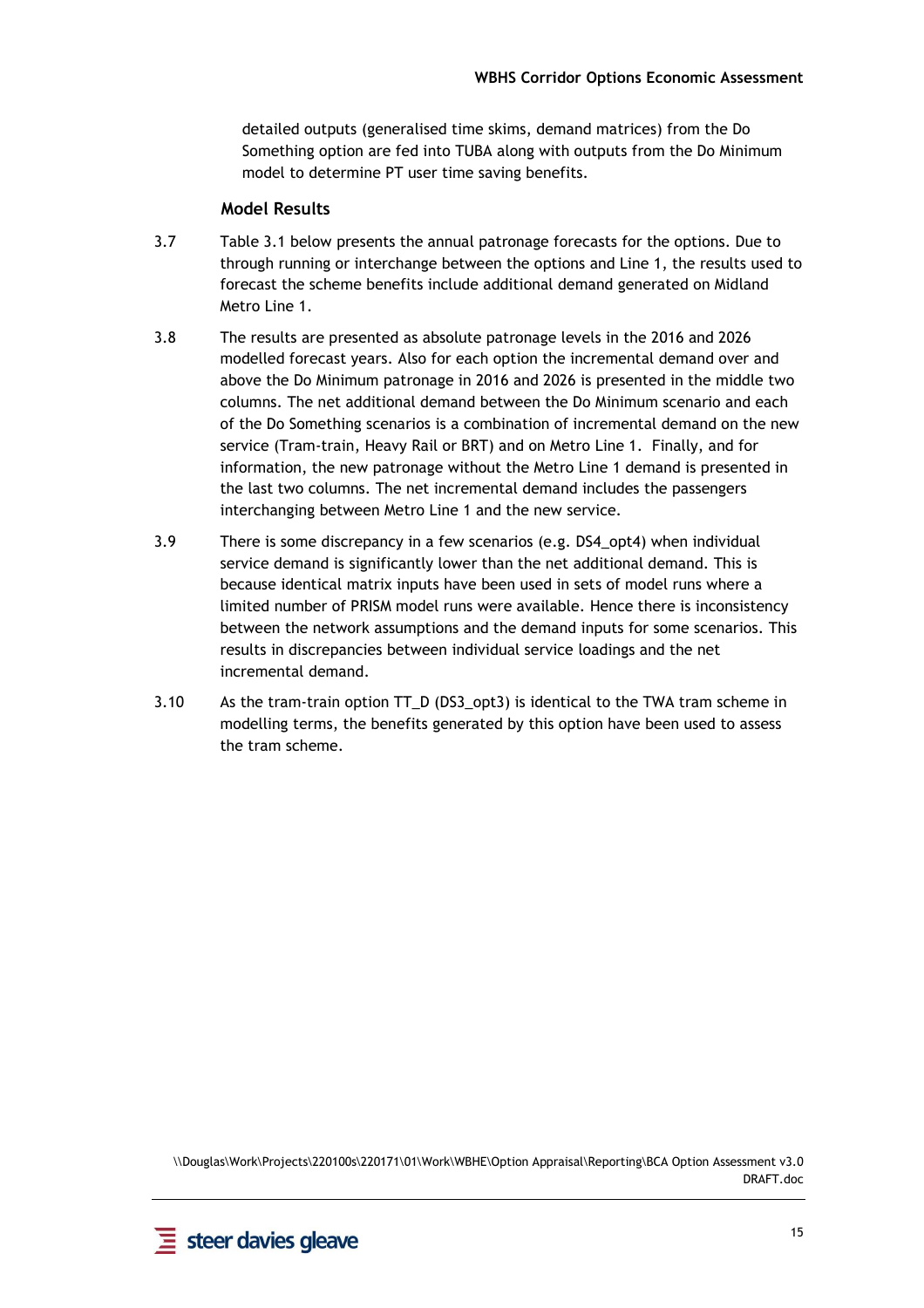|           |            | Patronage (millions) |       | <b>Compared to DM</b> |      | <b>New Demand</b> |      |
|-----------|------------|----------------------|-------|-----------------------|------|-------------------|------|
|           |            | 2016                 | 2026  | 2016                  | 2026 | 2016              | 2026 |
| <b>DM</b> | <b>DM</b>  | 7.76                 | 9.29  |                       |      |                   |      |
|           | DS3_opt0   | 13.93                | 15.84 | 6.18                  | 6.55 | 5.91              | 6.71 |
|           | DS3_opt1   | 10.78                | 12.70 | 3.03                  | 3.41 | 2.72              | 3.07 |
| TT        | DS3_opt2   | 10.06                | 11.92 | 2.30                  | 2.63 | 2.02              | 2.32 |
|           | DS3_opt3   | 13.01                | 15.38 | 5.25                  | 6.10 | 5.21              | 6.07 |
|           | DS3_opt6   | 11.51                | 13.74 | 3.76                  | 4.45 | 3.66              | 4.32 |
|           | DS4_opt1   | 9.81                 | 11.47 | 2.06                  | 2.18 | 1.43              | 1.72 |
|           | DS4_opt2   | 9.23                 | 10.78 | 1.47                  | 1.49 | 0.79              | 0.95 |
|           | DS4_opt3   | 9.06                 | 10.55 | 1.30                  | 1.27 | 0.61              | 0.72 |
|           | DS4_opt4   | 8.80                 | 10.25 | 1.04                  | 0.97 | 0.35              | 0.41 |
| <b>HR</b> | DS4_opt1.1 | 9.47                 | 11.06 | 1.71                  | 1.78 | 1.05              | 1.28 |
|           | DS4_opt2.1 | 9.03                 | 10.54 | 1.27                  | 1.25 | 0.58              | 0.71 |
|           | DS4_opt3.1 | 8.84                 | 10.31 | 1.08                  | 1.03 | 0.39              | 0.47 |
|           | DS4_opt4.1 | 8.68                 | 10.11 | 0.92                  | 0.82 | 0.22              | 0.27 |
|           | DS5_opt1   | 12.51                | 14.16 | 4.75                  | 4.88 | 3.42              | 3.86 |
|           | DS5_opt2   | 13.67                | 15.47 | 5.91                  | 6.18 | 4.57              | 5.15 |
|           | DS5_opt3   | 10.36                | 12.26 | 2.61                  | 2.97 | 1.83              | 2.03 |
| BRT/      | DS5_opt4   | 11.54                | 13.59 | 3.78                  | 4.30 | 2.94              | 3.30 |
| Bus       | DS5_opt1.1 | 11.31                | 12.83 | 3.55                  | 3.54 | 2.27              | 2.56 |
|           | DS5_opt2.1 | 12.48                | 14.13 | 4.72                  | 4.84 | 3.41              | 3.85 |
|           | DS5_opt3.1 | 9.72                 | 11.55 | 1.97                  | 2.27 | 1.20              | 1.33 |
|           | DS5_opt4.1 | 10.89                | 12.87 | 3.13                  | 3.58 | 2.30              | 2.58 |

**TABLE 3.1 ANNUAL PATRONAGE FORECASTS** 

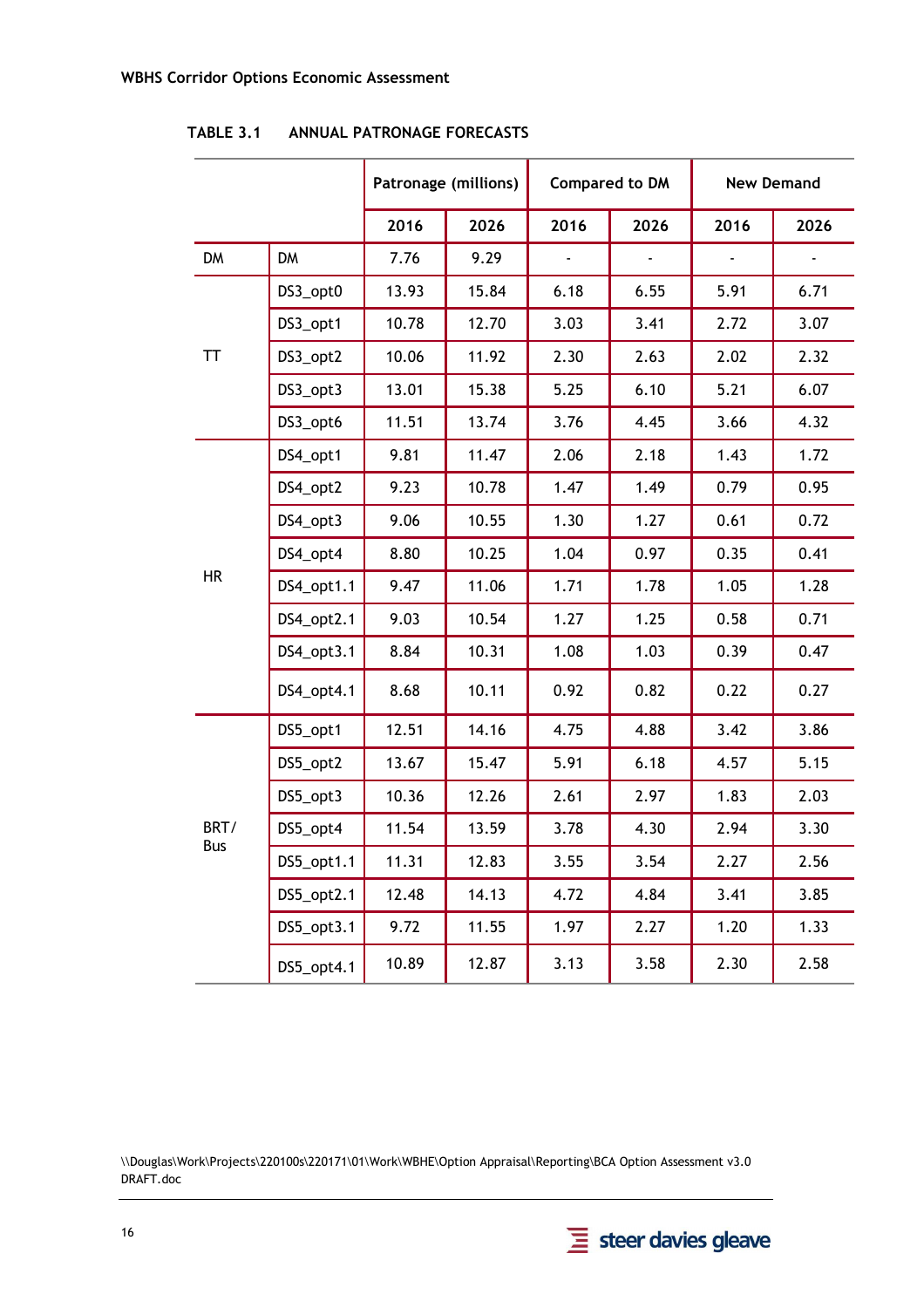#### *Tram-Train results*

- 3.11 The best tram-train option, in terms of annual patronage figures, is the Stourbridge Junction to Line 1 through running option (DS3\_Opt0) with nearly 6.2 million additional passengers travelling on the metro system annually in 2016. Further analysis of the additional 6 million passengers in this option demonstrates that:
	- I 2 million passengers travel entirely on the BCA corridor between Wednesbury and Stourbridge Junction using the new tram-train service;
	- I 2 million passengers travel on Metro Line 1 corridor taking benefit of the increased frequency on Line 1 due to the through running tram-trains; and
	- I Nearly 2 million passenger travel between the BCA corridor and Line 1 corridor taking benefit of the connectivity between the two corridors due introduction of the new tram-train service.
- 3.12 The second best option, in terms of patronage, is also the through running option which terminates at Brierley Hill/Merry Hill (DS3\_Opt3) with nearly 5.1 million additional annual patronage on the metro system in 2016.
- 3.13 The shuttle option with tram-trains running between Wednesbury and Stourbridge Junction (DS3\_Opt1) is forecasted to carry an additional 3 million passengers per annum in 2016. Of these, 2 million passengers are travelling entirely on the BCA corridor with an additional 1 million interchanging onto Line 1. This is in line with the results obtained from the equivalent through running option (DS3\_Opt0) where the number of passengers travelling entirely on the BCA corridor is forecasted to be nearly 2 million per annum and the number of passenger travelling between BCA corridor and Line 1 corridor is forecasted around 2 million. Hence the introduction of an interchange penalty at Wednesbury in the case of shuttle running is seen to bring the inter-corridor passenger movement down from 2 million to 1 million per annum.
- 3.14 Termination of the tram-train shuttle service at Brierley Hill/Merry Hill (DS3\_Opt2) is forecasted to give 2.3 million additional patronage in 2016.
- 3.15 In option DS3\_Opt6 the tram-train skips Dudley town centre by travelling through Dudley Tunnel. As a results it is seen to carry fewer passengers (0.9-1.4 million) per annum as compared to their corresponding street running through Dudley options. This is primarily due to passengers interchanging at Dudley Bus station in the street running options which increases their patronage forecasts. Note that the Do Minimum model network coding, which is also used in all these options, assumes the bus network as it existed in 2005 with a focus on Dudley. The recent reorganisation of the bus network with increased focus on Merry Hill has not been modelled in these tests. An anticipated effect of updating the network coding to reflect these recent changes would be that the impact of skipping Dudley centre would be less pronounced than that shown by this study.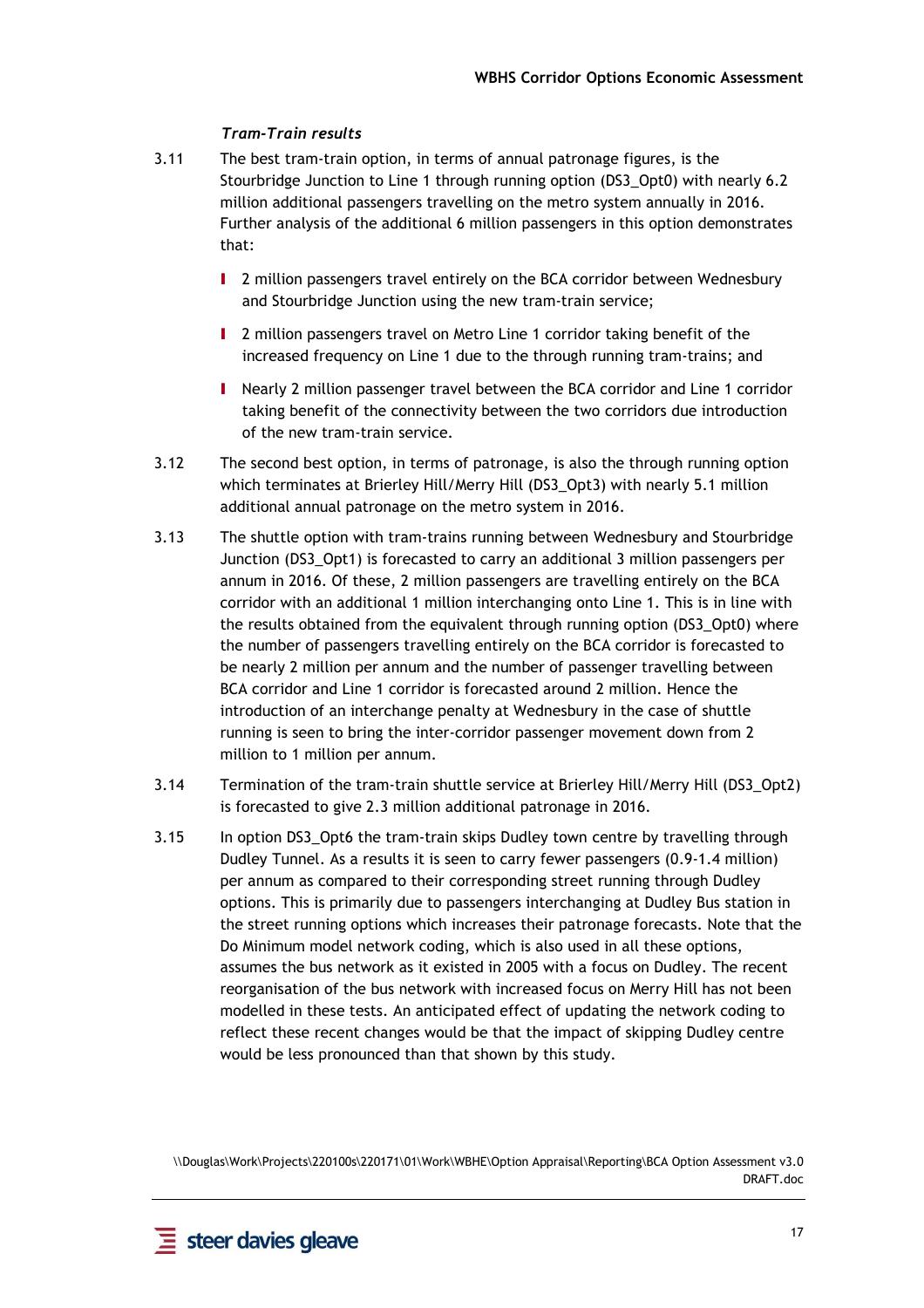#### *Heavy Rail results*

- 3.16 The heavy rail options results shown in Table 3.1 above include additional patronage on Metro Line 1 due to increased interchange at Wednesbury between the heavy rail passengers and metro passengers. The total number of interchanging passengers is in the range of 0.5-0.7 million per annum. Therefore the total annual patronage on the heavy rail line could be calculated by deducting the interchanging passengers from the incremental demand over DM scenario shown in Table 3.1. The reason for presenting combined heavy rail and metro demand in Table 3.1 is to keep the results comparable with the tram-train options.
- 3.17 Heavy rail options generally perform poorly when compared to the tram-train options with the best option (DS5\_Opt1 – Walsall to Stourbridge 4tph) forecasted to attract only 2 million additional annual patronage in 2016. The heavy rail options are confined to the rail corridor and so do not penetrate Dudley town centre or the centres of Brierley Hill and Merry Hill. This limited catchment and the lower frequency of the train service (relative to tram-train options) between these stations lowers the attractiveness of the heavy rail service.

#### *BRT/Bus Priority results*

- 3.18 The BRT/bus options results show that the rail corridor based BRT option performs best in terms of attracting patronage. The Wednesbury-Stourbridge rail corridor BRT option (DS5 Opt1) is forecasted to carry nearly 4.8 million annual patronage in 2016. The extended option of this BRT route to Walsall through Darlaston (DS5\_Opt2) is forecasted to attract nearly 6 million annual patronage in 2016. The key attractiveness of the rail based BRT options is the direct linkage between key centres of the Black Country – Wednesbury, Dudley, Merry Hill, Brierley Hill and Stourbridge. In addition, running on segregated alignment for the majority of its route allows faster run times between these centres as compared to the on highway bus options. Therefore the road based (highway corridor) bus options (DS5\_Opt3 and DS5\_Opt4) are forecasted to attract nearly 2 – 2.2 million fewer passengers per annum in 2016 as compared to the rail based BRT options.
- 3.19 The segregated BRT route to Brierley Hill (DS5\_Opt1.1) is forecasted to carry 1.2 million less passengers per annum as compared to the option running to Stourbridge (DS5\_Opt1). For on highway bus route to Brierley Hill (DS5\_Opt3.1) patronage levels are approximately 0.7 million passengers per annum less in 2016 than the option to Stourbridge. This is because the road based BRT route from Brierley Hill to Stourbridge town goes through Lye and therefore is much longer than the route for rail corridor based BRT route.
- 3.20 In comparison to the equivalent tram-train shuttle option between Wednesbury and Stourbridge (DS3\_Opt 1) the rail corridor based BRT option (DS5\_Opt1) is seen to be performing much better in terms of attracting patronage (3.03m vs. 4.75m). Even though the tram-train option and the BRT option share the same route and stops for the majority of their alignment, have the same frequency and the tramtrain is marginally faster, the BRT outperforms equivalent tram-train option in the sections of the route where its alignment differs from tram-train, particularly between:

<sup>\\</sup>Douglas\Work\Projects\220100s\220171\01\Work\WBHE\Option Appraisal\Reporting\BCA Option Assessment v3.0 DRAFT.doc

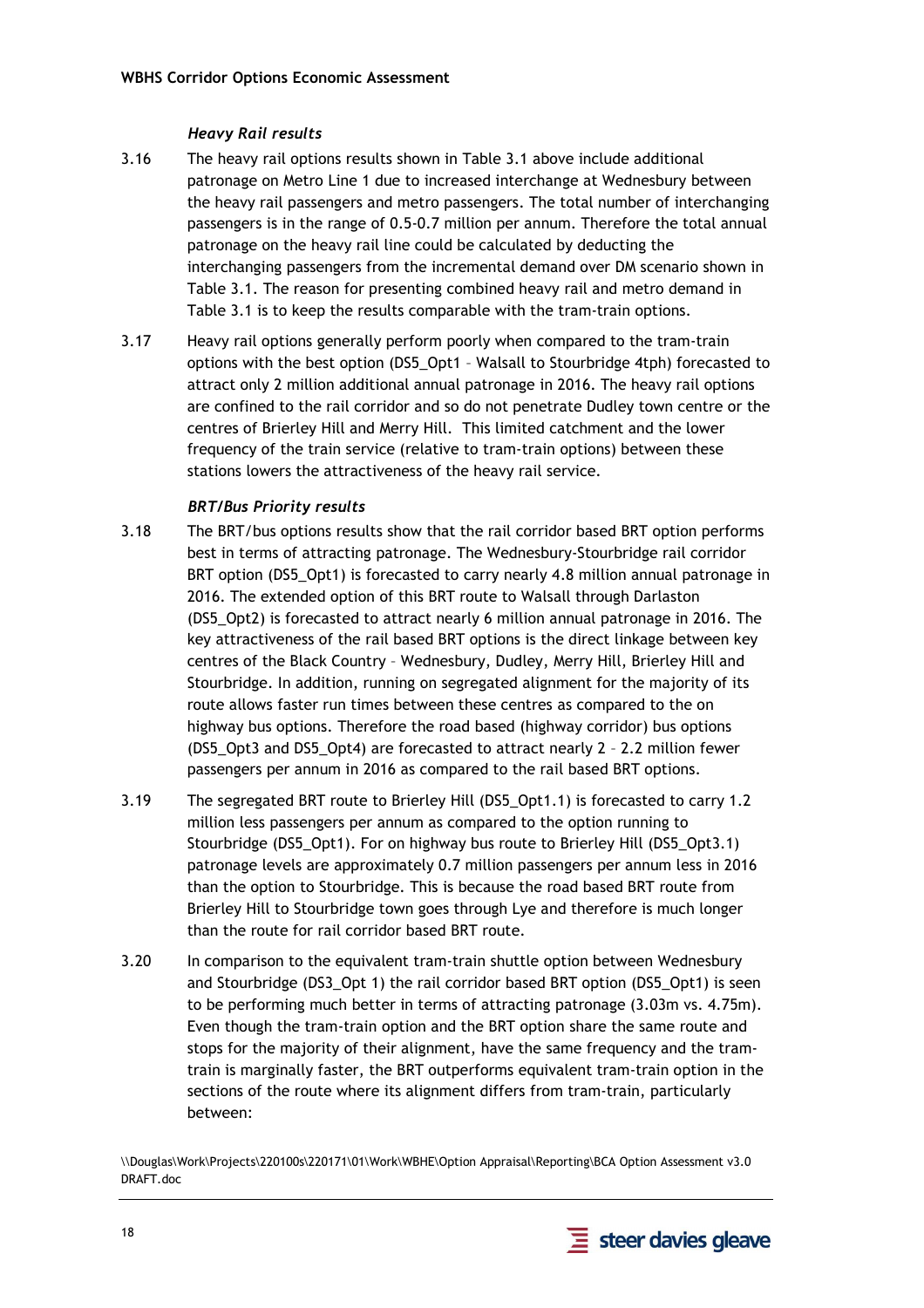- I **Brierley Hill and Stourbridge**: Where the tram-train route comes out of Brierley Hill and re-joins the rail corridor to go to Stourbridge Junction, the BRT route heads straight to Stourbridge town centre and then follows the People Parry Mover alignment to Stourbridge junction. The enables the BRT route to connect Brierley Hill/Merry Hill centres directly to Stourbridge centre. Other centres further north (Dudley and Wednesbury) are also directly connected to Stourbridge.
- I **Wednesbury Centre and Wednesbury Parkway**: The tram-train route starts from Wednesbury Great Western Station and follows the rail alignment in a southbound direction. Whereas the BRT route starts from Wednesbury bus station and links it to Wednesbury Parkway station thereby providing a direct link between passengers interchanging at the bus station to the BRT and Line 1 metro routes.
- 3.21 These two sections result in BRT being forecasted as performing better than the equivalent tram-train option, in terms of patronage. Figures 3.1 and 3.2 show the southbound tram-train and BRT station by station boarding and alighting figures respectively. Note that the two stations before Great Bridge on the left side and two stations after Brettell Lane on the right are different for tram-train and BRT as their alignment is different in these sections. They have been overlaid on the same chart to demonstrate the difference in demand patterns between the two routes.
- 3.22 It can be seen from Figure 3.1 that BRT attracts more passengers at Dudley town centre stops (Dudley bus station, Flood Street) and at Merry Hill and Brierley Hill stops than the tram-train does. The majority of these increased passengers are seen to alight at Stourbridge town centre's bus station in Figure 3.2. The BRT route also attracts more passengers at the Stourbridge bus station heading towards Stourbridge Junction stop, essentially replacing the People Parry Mover service demand.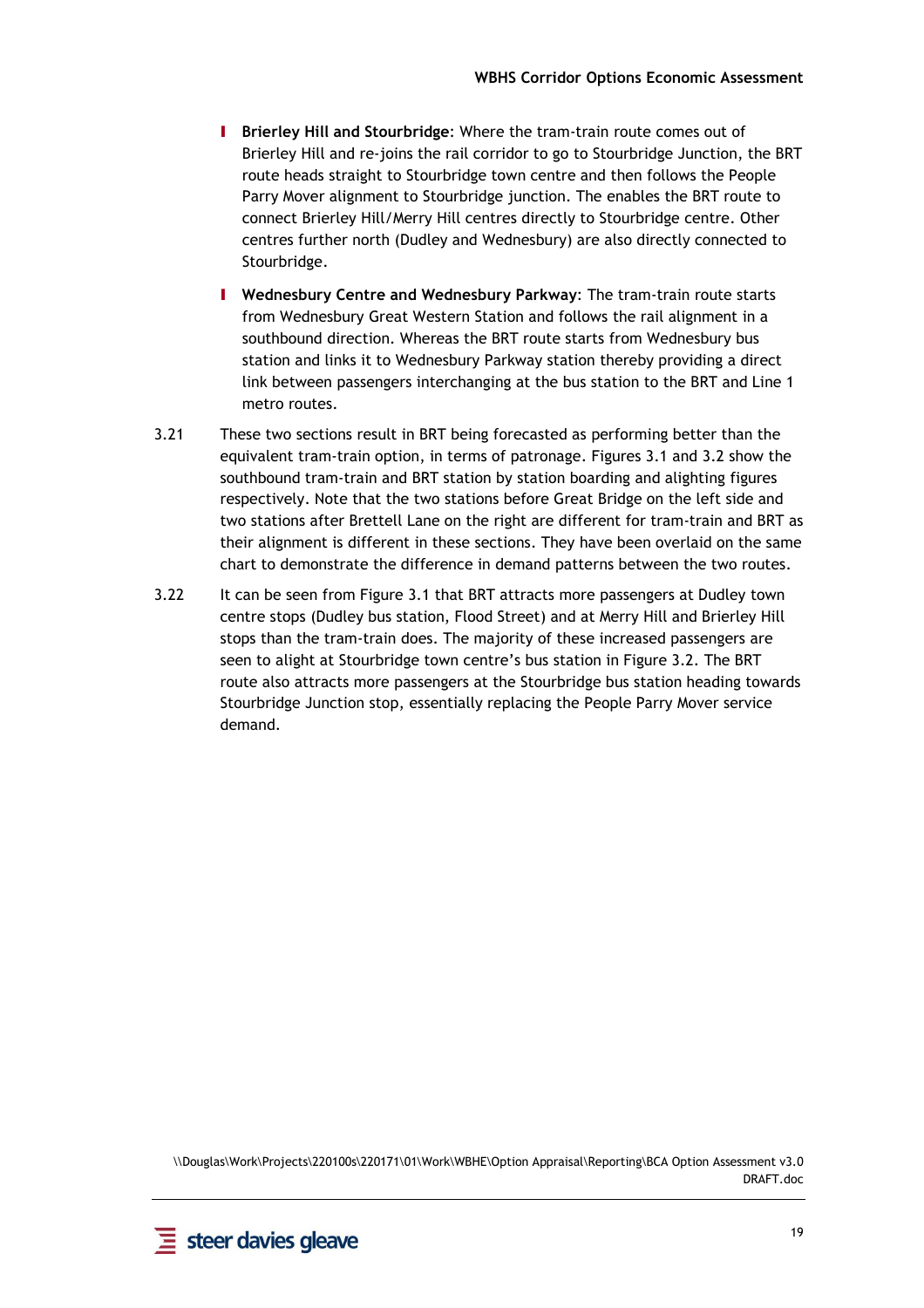#### **WBHS Corridor Options Economic Assessment**



#### **FIGURE 3.1 TRAM-TRAIN VS BRT – SOUTHBOUND BOARDINGS**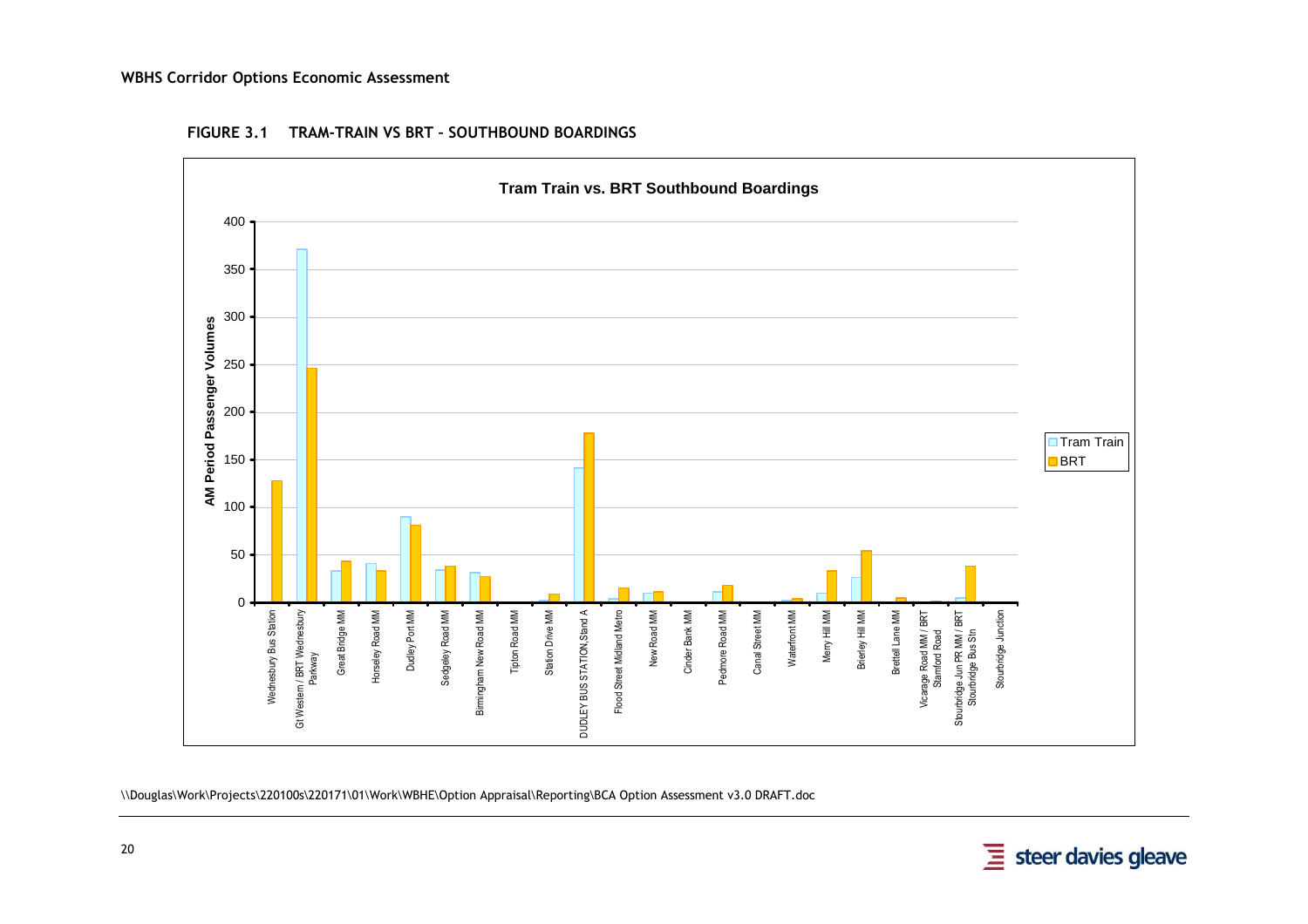

**FIGURE 3.2 TRAM-TRAIN VS BRT – SOUTHBOUND ALIGHTINGS**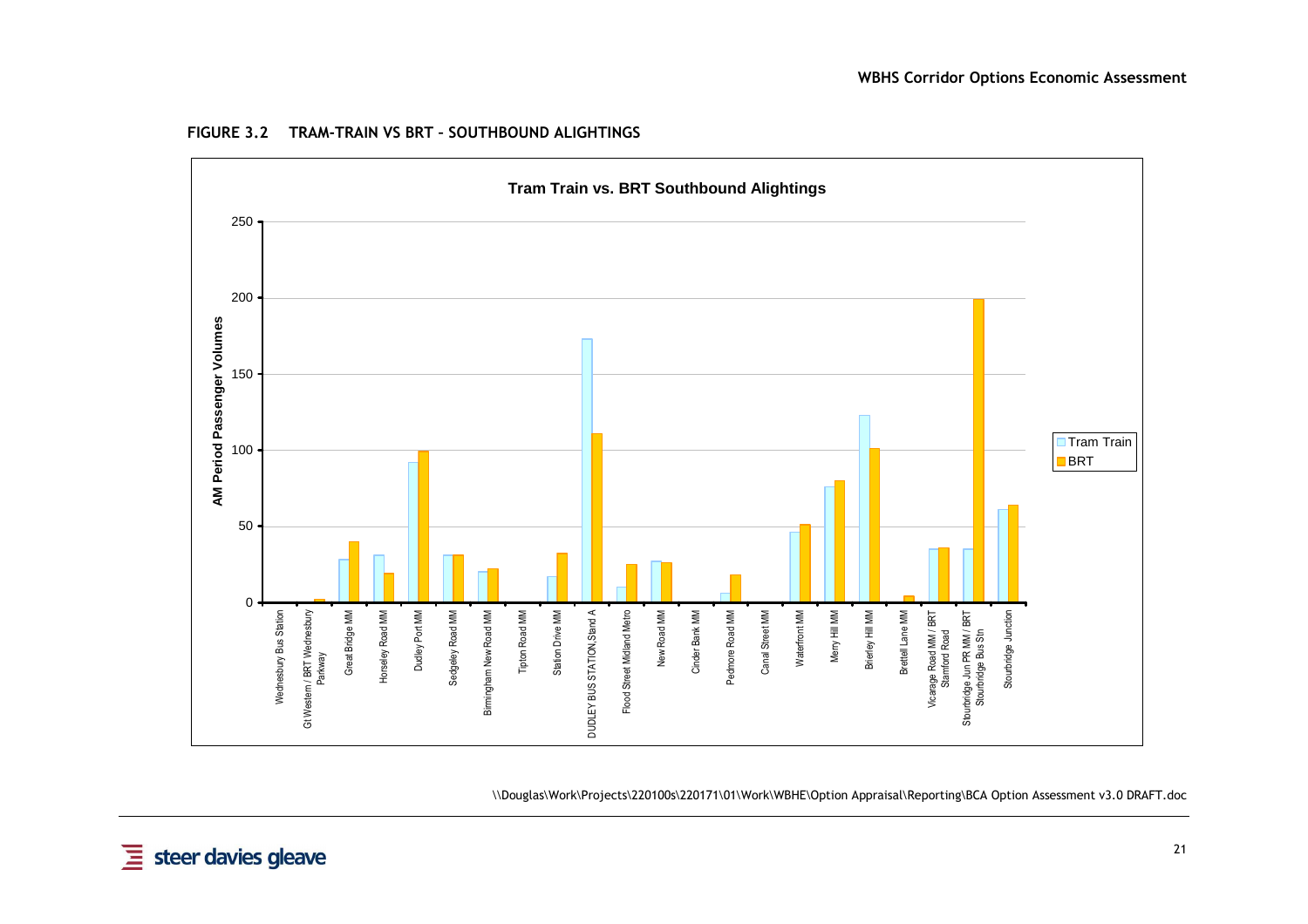- 3.23 Table 3.2 shows the passenger boarding numbers along key sections of the route for each of the modes considered. As can be seen, the busiest section of the route by boarders is Wednesbury to Brierley Hill.
- 3.24 Between Walsall and Wednesbury, the BRT attracts more boarders than the on highway bus. This is likely to be due to the faster journey times on the rest of the route (and hence the greater overall attraction of the option). The heavy rail attracts the least boarders and the tram-train options do not run on this section.
- 3.25 Between Wednesbury and Brierley Hill, the tram-train attracts by far the most boarders due to faster connectivity than BRT and on highway bus. Again, heavy rail attracts the least due to its poor connectivity to key centres.
- 3.26 The Brierley Hill to Stourbridge section attracts the least boarders, as can be seen in Figure 3.2 there are more alightings in this section during the am peak. However, the difference between the BRT/bus and tram-train/heavy rail is likely to be the routeing, as neither the tram-train nor the heavy rail would provide access to Stourbridge Town Centre.

|                       |                  | Walsall - Wednesbury                 | Wednesbury -<br><b>Brierley Hill</b> |                                      | <b>Brierley Hill -</b><br>Stourbridge Jn/Town<br>Centre |                                      |
|-----------------------|------------------|--------------------------------------|--------------------------------------|--------------------------------------|---------------------------------------------------------|--------------------------------------|
| <b>Options</b>        | <b>Run Time</b>  | <b>Passengers</b><br><b>Boarding</b> | <b>Run Time</b>                      | <b>Passengers</b><br><b>Boarding</b> | <b>Run Time</b>                                         | <b>Passengers</b><br><b>Boarding</b> |
| Tram-Train (DS3 Opt1) | N/A              | N/A                                  | $20 \text{ min}$                     | 923                                  | 7 min                                                   | 38                                   |
| Heavy Rail (DS4 Opt1) | 6 min            | 196                                  | $16 \text{ min}$                     | 103                                  | $10 \text{ min}$                                        | 16                                   |
| BRT (DS5_Opt2)        | $17 \text{ min}$ | 564                                  | $24 \text{ min}$                     | 576                                  | $12 \text{ min}$                                        | 130                                  |
| BRT (DS5_Opt4)        | $17 \text{ min}$ | 449                                  | $33 \text{ min}$                     | 249                                  | $15 \text{ min}$                                        | 136                                  |

**TABLE 3.2 RUN TIMES AND PASSENGER BOARDINGS BY ROUTE SECTION (2026 AM PERIOD 0700-0900)** 

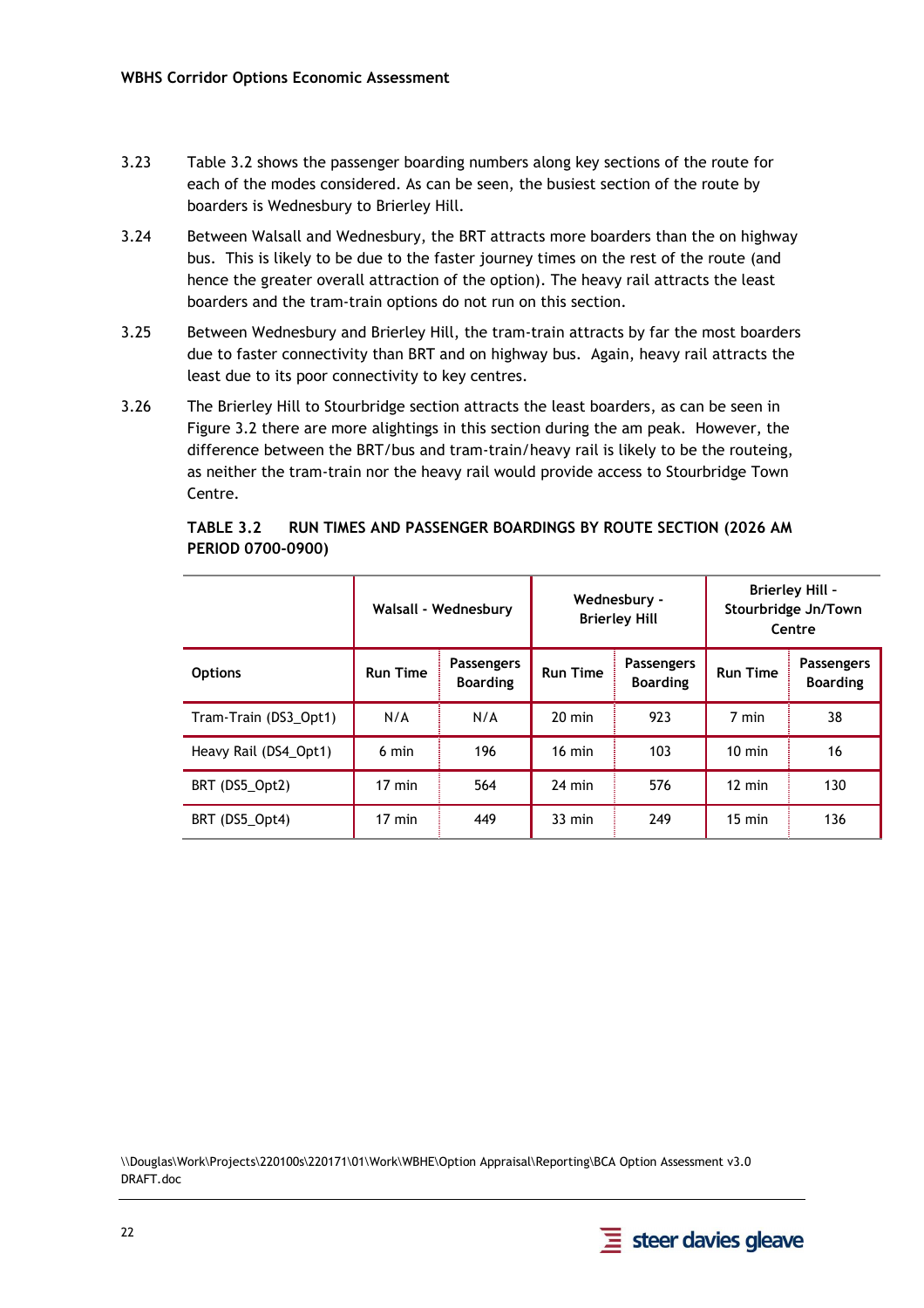## 4 Economic Appraisal

#### **Introduction**

4.1 This chapter presents the results of the economic assessment undertaken for the options presented in the previous chapters. It has been undertaken in line with DfT guidance.

#### **Approach to Appraisal**

- 4.2 The main assumptions employed in the appraisal are:
	- **I** Scheme opening year 2019
	- **I** Costs and benefits rebased and discounted to 2002 prices and values
	- **I** Real revenue growth
	- **I** Forecast years 2016 and 2026
	- **I** Demand and benefits interpolated between forecast years with no growth beyond 2026
	- **I** WebTAG values of time
	- **I** WebTAG value of time growth
- 4.3 Standards such as real growth, optimism bias, discount rate and appraisal period were kept constant for each option, to allow easy and accurate comparison of the schemes and to allow compliance with DfT standards.

#### *Do Minimum*

4.4 The freight costs were treated separately to the public transport options, in order to create a Do Minimum scenario, upon which, incremental cost of each option can be based. In the case of the freight options, the Do Minimum scenario is no development and therefore zero costs and benefits.

#### *Treatment of Costs*

- 4.5 For the economic appraisal the costs have been treated as follows:
	- **I** Real cost inflation
	- **I** Construction cost profile
		- $-2016:15%$
		- $-2017:35%$
		- $-2018:35%$
		- $-2019:15%$
	- **I** Market price adjustment (20.9%) applied to financial items
	- **I** Optimism Bias of 66% on capital costs & renewals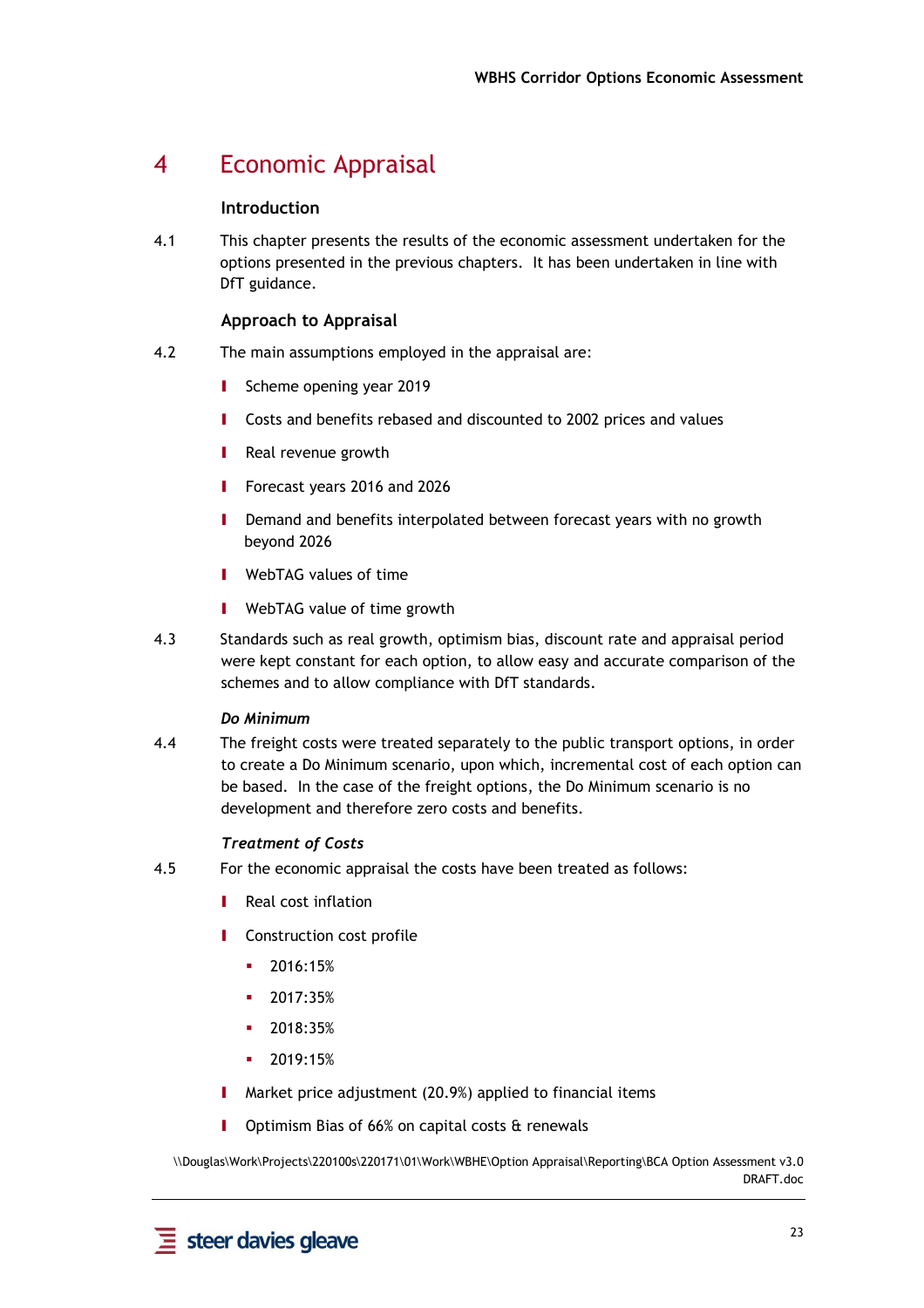**I** Optimism Bias of 6% on vehicles

#### *Treatment of Benefits*

- 4.6 TUBA was used to forecast the journey time saving benefits.
- 4.7 As the associated highway benefits have not been modelled at this stage of the process, a global 25% uplift was applied and included within the time savings benefits.

#### **Appraisal results**

4.8 The economic results for the options are presented below by mode.

#### *Freight*

4.9 Table 4.1 summarises the economic results for the freight options that form the basis of the freight case. The same level of benefits has been assumed for both the double track and single track schemes. The results demonstrate that the greatest component of the benefits derives from the SLMs. The single-track freight scheme (FR\_1) achieves a slightly higher Benefit:Cost Ratio (BCR) of 1.5:1 due to the lower costs. This indicates a medium Value for Money scheme.

|                         | £000, PV                 |                   |
|-------------------------|--------------------------|-------------------|
|                         | Sections of single track | Full double track |
| <b>ELEMENT</b>          | $FR_1$                   | $FR_2$            |
| <b>COSTS</b>            |                          |                   |
| Non-Vehicle Capex       | 94,807                   | 98,156            |
| Non-Vehicle Renewals    | 21,478                   | 20,358            |
| Opex                    | 20,524                   | 25,654            |
| <b>Indirect Tax</b>     | 48,760                   | 48,760            |
| <b>Costs Total</b>      | 185,569                  | 192,928           |
| <b>BENEFITS</b>         |                          |                   |
| Reliability Benefits    | 18,680                   | 18,680            |
| <b>SLMs</b>             | 234,845                  | 234,845           |
| <b>Benefits Total</b>   | 253,526                  | 253,526           |
| <b>ECONOMIC RESULTS</b> |                          |                   |
| <b>PV Benefits</b>      | 211,524                  | 207,513           |
| <b>PV Costs</b>         | 143,567                  | 146,916           |
| <b>NPV</b>              | 67,956                   | 60,598            |
| <b>BCR</b>              | 1.5:1                    | 1.4:1             |

| TABLE 4.1 | <b>ECONOMIC APPRAISAL RESULTS FOR FREIGHT OPTIONS</b> |  |
|-----------|-------------------------------------------------------|--|
|           |                                                       |  |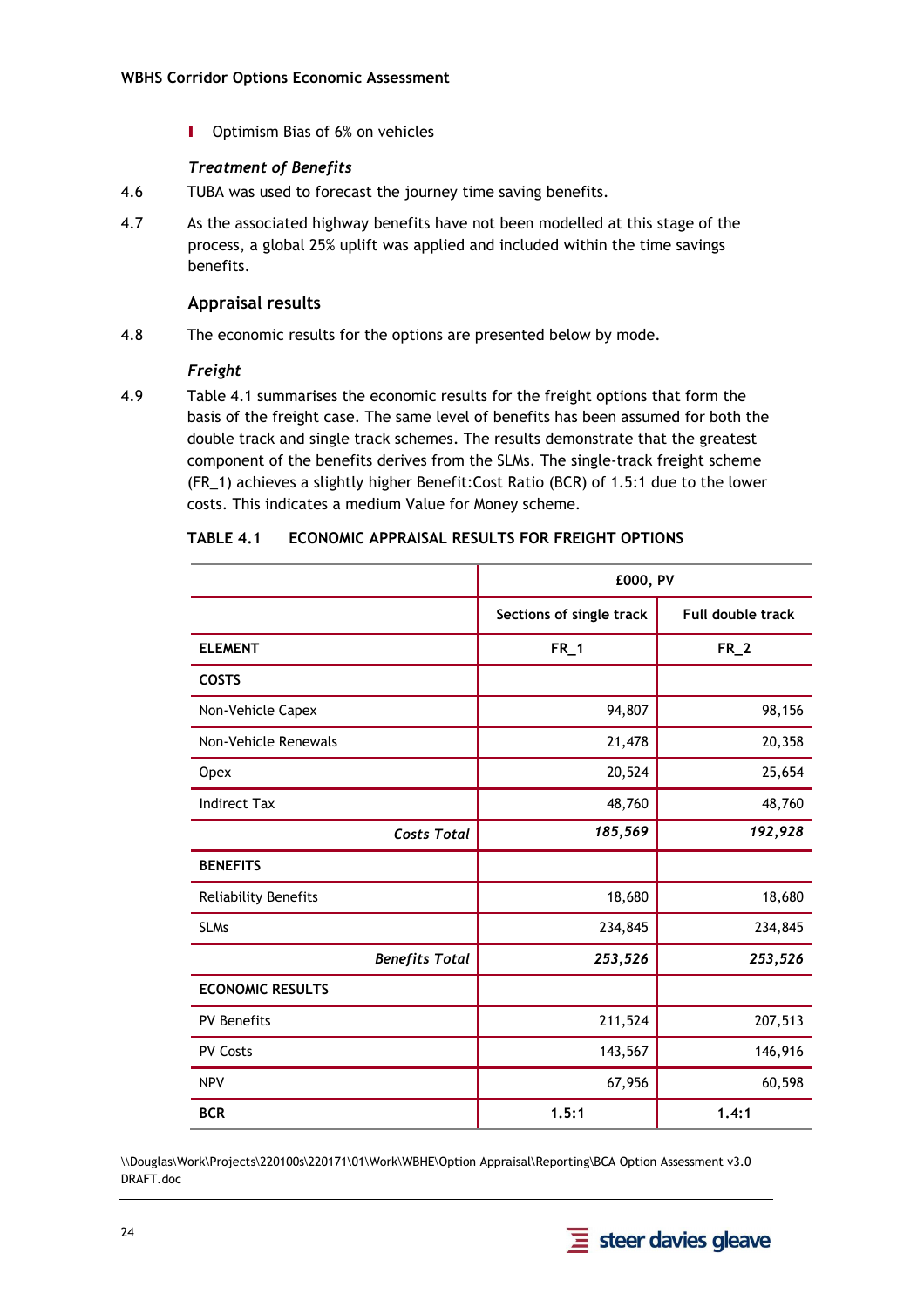#### *Tram-Train Options*

4.10 Table 4.2 summarises the economic results for the tram-train options.

|                         |                       |                    | £000, PV          |                 |                                        |
|-------------------------|-----------------------|--------------------|-------------------|-----------------|----------------------------------------|
|                         | Line 1 to<br>S/bridge | Shuttle<br>Wed-S/b | Shuttle<br>Wed-BH | Line 1 to<br>BН | Line 1 to BH<br>(via Dudley<br>tunnel) |
| <b>ELEMENT</b>          | TT_A                  | $TT_B$             | TT_C              | TT_D            | TT_E                                   |
| <b>COSTS</b>            |                       |                    |                   |                 |                                        |
| Non-Vehicle Capex       | 176,233               | 161,245            | 118,695           | 136,095         | 121,517                                |
| <b>Vehicle Capex</b>    | 42,641                | 24,102             | 22,248            | 34,607          | 32,753                                 |
| Non-Vehicle Renewals    | 42,284                | 42,284             | 34,689            | 34,689          | 31,905                                 |
| <b>Vehicle Renewals</b> | 14,924                | 8,435              | 7,787             | 12,113          | 11,464                                 |
| Opex                    | 81,735                | 51,856             | 36,515            | 65,710          | 64,547                                 |
| <b>Indirect Tax</b>     | 24,165                | 12,524             | 9,652             | 22,339          | 16,282                                 |
| <b>Total Costs</b>      | 381,983               | 300,447            | 229,585           | 305,552         | 278,468                                |
| <b>BENEFITS</b>         |                       |                    |                   |                 |                                        |
| <b>Time Savings</b>     | 242,104               | 125,786            | 109,030           | 217,149         | 188,592                                |
| Revenue                 | 142,495               | 73,853             | 56,917            | 131,725         | 96,009                                 |
| <b>Total Benefits</b>   | 384,598               | 199,639            | 165,947           | 348,874         | 284,601                                |
| <b>ECONOMIC RESULTS</b> |                       |                    |                   |                 |                                        |
| <b>PV Benefits</b>      | 245,655               | 97,063             | 86,957            | 236,363         | 176,685                                |
| <b>PV Costs</b>         | 243,039               | 197,871            | 150,595           | 193,041         | 170,553                                |
| <b>NPV</b>              | 2,616                 | $-100,808$         | $-63,639$         | 43,322          | 6,133                                  |
| <b>BCR</b>              | 1.0:1                 | 0.5:1              | 0.6:1             | 1.2:1           | 1.0:1                                  |
| <b>Operating Ratio</b>  | 1.7:1                 | 1.4:1              | 1.6:1             | 2.0:1           | 1.5:1                                  |

#### **TABLE 4.2 ECONOMIC APPRAISAL RESULTS FOR TRAM-TRAIN OPTIONS**

- 4.11 The best performing options are the three options that include through running to Line 1 (TT\_A, TT\_D and TT\_E) all with a BCR of 1:1 or above. The shuttle options (TT\_B and TT\_C) generate far lower patronage and therefore far lower benefits, but, due to the required infrastructure, with similar capital costs. Option TT\_D, which runs from Brierley Hill to Line 1 produces the highest BCR at 1.2:1.
- 4.12 Option TT\_E does not include street running through Dudley town centre as the rest of the options do. Although this option would be less costly than running through Dudley town centre, the reduced connectivity results in lower benefits and so performs worse than its street running counterpart (TT\_D).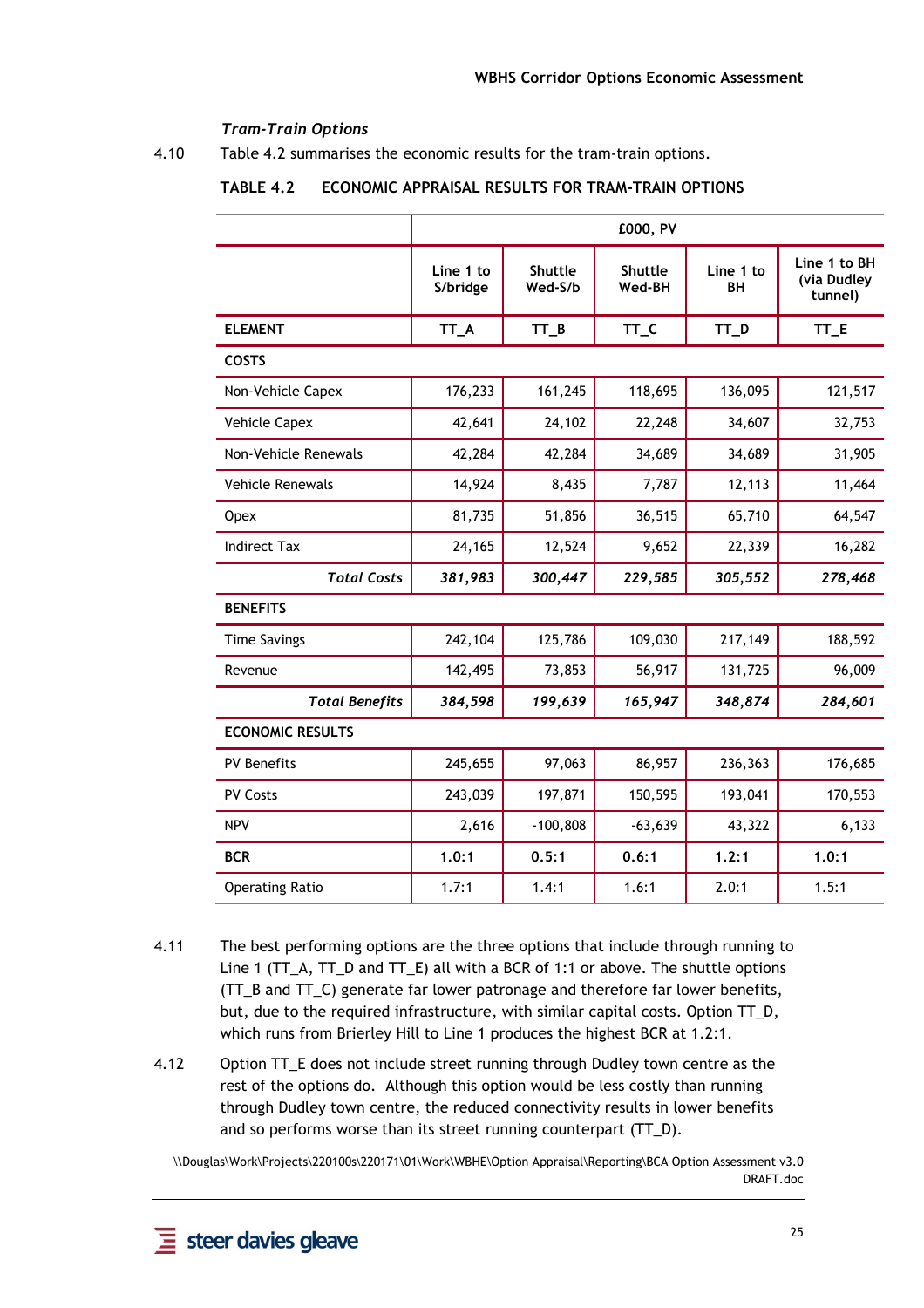- 4.13 By comparing TT\_A and TT\_D, it is possible to assess the value of extending the route from Brierley Hill to Stourbridge. As can be seen, the Stourbridge to Line 1 option (TT\_A) achieves higher benefits than the Brierley Hill to Line 1 option (TT\_D). However, the additional cost of extending the line outweighs these additional benefits, producing a lower BCR.
- 4.14 From the above results, option TT\_D has the best economic case for being taken forward for further consideration.

#### *BRT/Bus Options*

4.15 Table 4.3 summarises the economic results for the BRT/Bus options. As previously noted, no additional costs for rail freight related adjustments has been included within the costs for the BRT option (e.g. slewing tracks). Initial estimates suggest this will add c£3m to the capital cost. This additional cost has not been included within this economic assessment.

|                         |                               |                                           | £000, PV                    |                                         |                              |                            |
|-------------------------|-------------------------------|-------------------------------------------|-----------------------------|-----------------------------------------|------------------------------|----------------------------|
|                         | Wed-S/b<br>(Rail<br>corridor) | <b>Walsall-</b><br>S/b (Rail<br>corridor) | Wed-S/b<br>(HW<br>corridor) | <b>Walsall-</b><br>S/b (HW<br>corridor) | Wed-BH<br>(Rail<br>Corridor) | Wed-BH<br>(HW<br>Corridor) |
| <b>ELEMENT</b>          | $BU_1$                        | $BU_2$                                    | $BU_3$                      | $BU_4$                                  | $BU_5$                       | $BU_6$                     |
| <b>COSTS</b>            |                               |                                           |                             |                                         |                              |                            |
| Non-Vehicle Capex       | 181,086                       | 221,316                                   | 99,873                      | 140,167                                 | 140,723                      | 75,968                     |
| <b>Vehicle Capex</b>    | 3,001                         | 4,126                                     | 3,751                       | 5,063                                   | 2,063                        | 2,813                      |
| Non-Vehicle Renewals    | 18,182                        | 23,761                                    | 11,569                      | 17,147                                  | 14,811                       | 9,316                      |
| <b>Vehicle Renewals</b> | 3,561                         | 4,896                                     | 4,451                       | 6,009                                   | 2,448                        | 3,338                      |
| <b>Opex</b>             | 65,289                        | 91,275                                    | 79,524                      | 106,026                                 | 46,939                       | 60,241                     |
| <b>Indirect Tax</b>     | 18,031                        | 22,829                                    | 10,913                      | 15,787                                  | 13,133                       | 8,312                      |
| <b>Total Costs</b>      | 289,150                       | 368,203                                   | 210,081                     | 290,200                                 | 220,118                      | 159,987                    |
| <b>BENEFITS</b>         |                               |                                           |                             |                                         |                              |                            |
| <b>Time Savings</b>     | 167,191                       | 191,322                                   | 123,263                     | 149,394                                 | 130,772                      | 115,614                    |
| Revenue                 | 106,324                       | 134,616                                   | 64,352                      | 93,093                                  | 77,443                       | 49,011                     |
| <b>Total Benefits</b>   | 273,515                       | 325,939                                   | 187,616                     | 242,487                                 | 208,215                      | 164,625                    |
| <b>ECONOMIC RESULTS</b> |                               |                                           |                             |                                         |                              |                            |
| <b>PV Benefits</b>      | 186,483                       | 206,006                                   | 92,072                      | 113,305                                 | 144,016                      | 91,730                     |
| <b>PV Costs</b>         | 202,118                       | 248,271                                   | 114,537                     | 161,018                                 | 155,919                      | 87,092                     |
| <b>NPV</b>              | $-15,635$                     | $-42,264$                                 | $-22,465$                   | $-47,713$                               | $-11,903$                    | 4,638                      |
| <b>BCR</b>              | 0.9:1                         | 0.8:1                                     | 0.8:1                       | 0.7:1                                   | 0.9:1                        | 1.1:1                      |

#### **TABLE 4.3 ECONOMIC APPRAISAL RESULTS FOR BRT/BUS OPTIONS**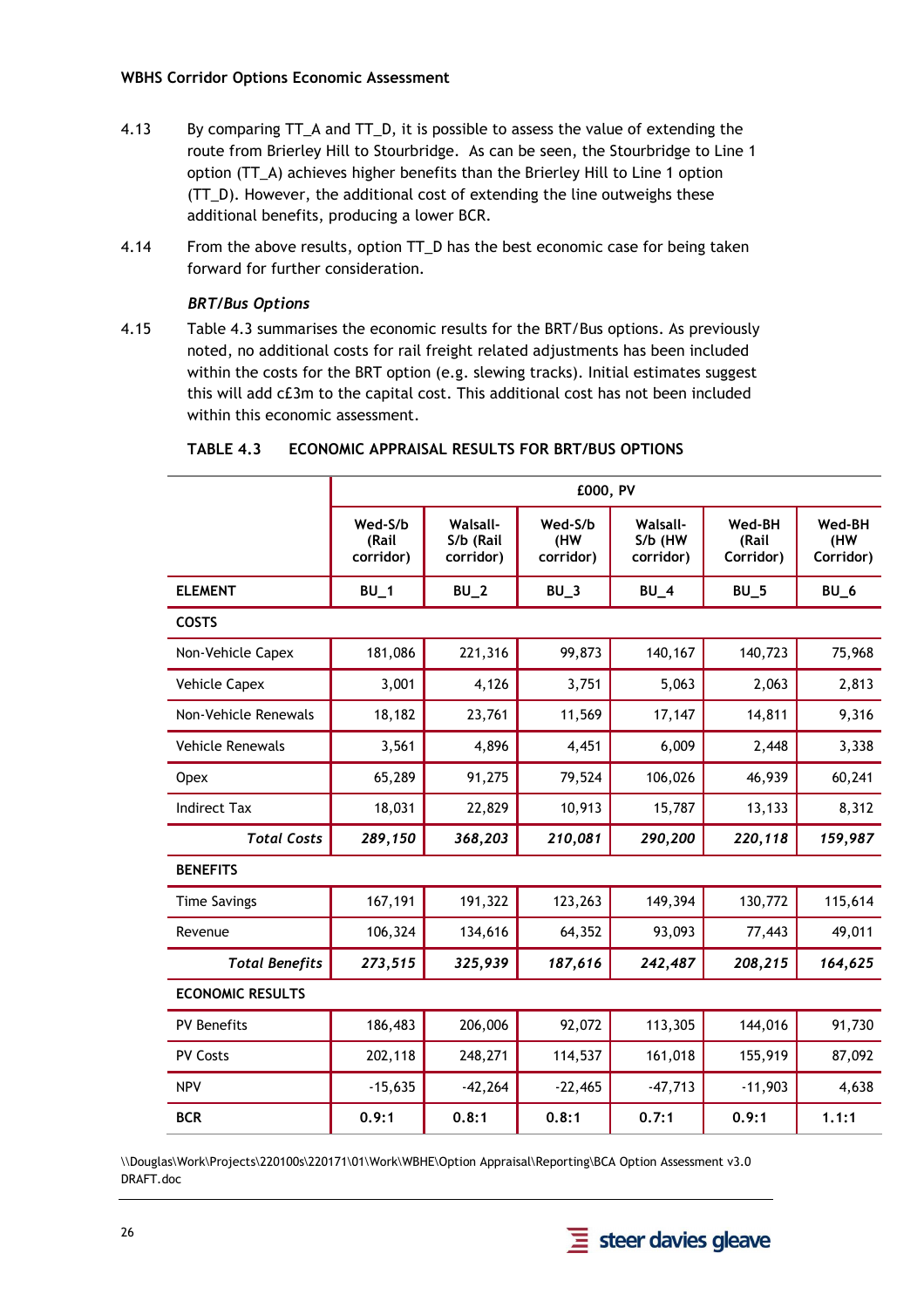| Ratio<br>Operating | .6: | $-$<br>ъ. -<br>. | $\mathbf{o}$ .<br>∪.o. i | $\Omega$<br>v. | ∴6: ا | $0.\circ.$ |
|--------------------|-----|------------------|--------------------------|----------------|-------|------------|
|                    |     |                  |                          |                |       |            |

- 4.16 Only the on highway bus option between Wednesbury and Brierley Hill (BU\_6) achieves a BCR over 1:1. The rest of the options perform similarly in BCR terms, however the segregated BRT options (BU\_1, BU\_2 and BU\_3) achieve much higher benefits than their on highway bus counterparts due to the shorter journey times.
- 4.17 The segregated nature of the BRT options (BU\_1, BU\_3 and BU\_5) mean they achieve similar benefits when compared to the tram-train shuttle options and the slightly lower capital costs mean that they perform better than the shuttle options. However, the through-running to Line 1 options achieve significantly more benefits for less additional cost.
- 4.18 When comparing the segregated BRT option to Stourbridge and Brierley Hill (BU\_1 and BU\_5), the incremental BCR is the same as the overall BCR for the option. This indicates that the additional section from Brierley Hill to Stourbridge performs as strongly as the rest of the route.
- 4.19 In contrast, for the on-highway bus option the section between Brierley Hill and Stourbridge performs more poorly than the rest of the route. Hence the increased BCR from the original option. The strong performance of the BRT option is due to its direct routeing to Stourbridge town centre. The on-highway bus option stops at Stourbridge Junction before proceeding to the town centre.
- 4.20 From the economic results options BU\_5 (BRT from Wednesbury to Brierley Hill) and BU\_6 (on highway bus from Wednesbury to Brierley Hill) appear to have the best case for further development.

#### *Heavy Rail Options*

- 4.21 Table 4.4 summaries the economic results for the heavy rail options.
- 4.22 The heavy rail options represent the lowest cost options due to the relatively small amount of infrastructure required incremental to the freight scheme. Due to this, even though the benefits achieved by these options are very low when compared to the other public transport options, most of the options achieve BCRs over 1:1.
- 4.23 However, none of the operating ratios exceed 1:1 suggesting that a heavy rail option would be likely to operate at a loss and require external revenue support.
- 4.24 For completeness, services that operate between Wednesbury and Brierley Hill were included in the assessment. From the economic results it can be seen that the option that operates 2tph between Wednesbury and Brierley produces the best BCR of all the public transport options at 1.5:1. However, it is not considered practical to operate a train over this short distance, especially as the trains would need to run to these locations to begin service. In reality a train service from Walsall to Stourbridge would be the most viable solution.
- 4.25 Taking the feasibility issues and economic performance into account, option HR\_1 (2tp from Walsall to Stourbridge) is the best performing heavy rail option.

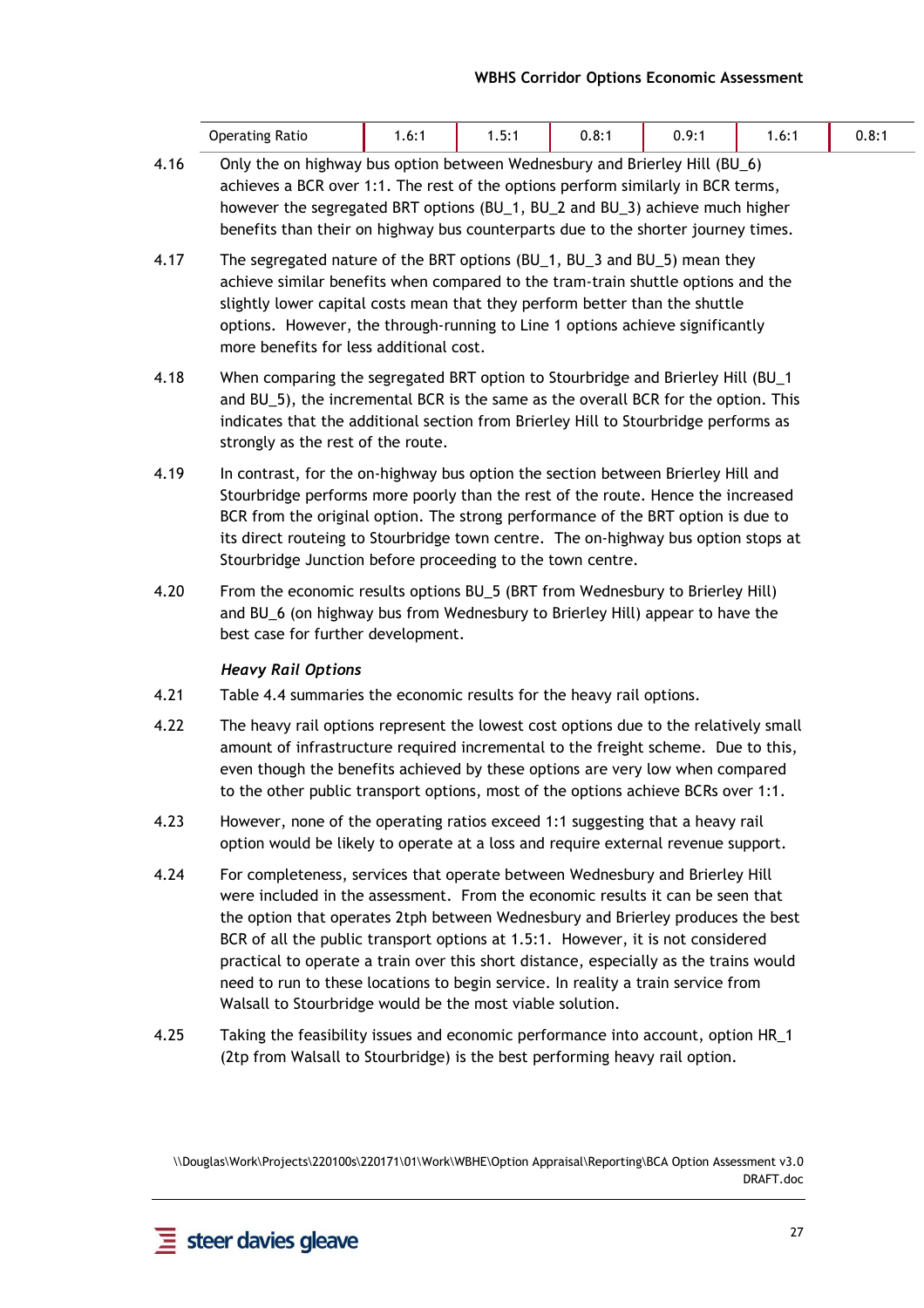|                           | £000, PV              |                       |                   |                   |                  |                               |  |  |
|---------------------------|-----------------------|-----------------------|-------------------|-------------------|------------------|-------------------------------|--|--|
|                           | Walsall-S/b<br>(2 th) | Walsall-S/b<br>(4 th) | Wed-S/b<br>(2 th) | Wed-S/b<br>(4 th) | Wed-BH<br>(2 th) | Wed-BH<br>(4 <sub>tp</sub> h) |  |  |
| <b>ELEMENT</b>            | $HR_1$                | $HR_2$                | $HR_3$            | $HR_4$            | $HR_5$           | $HR_6$                        |  |  |
| <b>COSTS</b>              |                       |                       |                   |                   |                  |                               |  |  |
| Non-Vehicle Capex         | 65,035                | 65,035                | 68,659            | 68,659            | 34,756           | 34,756                        |  |  |
| Non-Vehicle Renewals      | 6,807                 | 6,807                 | 6,807             | 6,807             | 5,987            | 5,987                         |  |  |
| Opex (including vehicles) | 44,023                | 88,046                | 30,255            | 60,527            | 28,220           | 56,440                        |  |  |
| <b>Indirect Tax</b>       | 6,371                 | 9,285                 | 4,157             | 5,426             | 3,546            | 4,409                         |  |  |
| <b>Total Costs</b>        | 122,236               | 169,173               | 109,878           | 141,420           | 72,508           | 101,592                       |  |  |
| <b>BENEFITS</b>           |                       |                       |                   |                   |                  |                               |  |  |
| <b>Time Savings</b>       | 102,006               | 118,877               | 83,525            | 85,687            | 72,520           | 73,839                        |  |  |
| Revenue                   | 37,569                | 54,750                | 24,511            | 31,998            | 20,908           | 26,001                        |  |  |
| <b>Total Benefits</b>     | 139,575               | 173,626               | 108,036           | 117,685           | 93,428           | 99,840                        |  |  |
| <b>ECONOMIC RESULTS</b>   |                       |                       |                   |                   |                  |                               |  |  |
| <b>PV Benefits</b>        | 88,745                | 78,773                | 70,974            | 50,350            | 59,221           | 37,413                        |  |  |
| <b>PV Costs</b>           | 71,406                | 74,320                | 72,816            | 74,086            | 38,301           | 39,165                        |  |  |
| <b>NPV</b>                | 17,339                | 4,453                 | $-1,842$          | $-23,735$         | 20,919           | $-1,752$                      |  |  |
| <b>BCR</b>                | 1.2:1                 | 1.1:1                 | 1.0:1             | 0.7:1             | 1.5:1            | 1.0:1                         |  |  |
| <b>Operating Ratio</b>    | 0.9:1                 | 0.6:1                 | 0.8:1             | 0.5:1             | 0.7:1            | 0.5:1                         |  |  |

**TABLE 4.4 ECONOMIC APPRAISAL RESULTS FOR HEAVY RAIL OPTIONS** 

*Tram Option* 

4.26 To be completed.

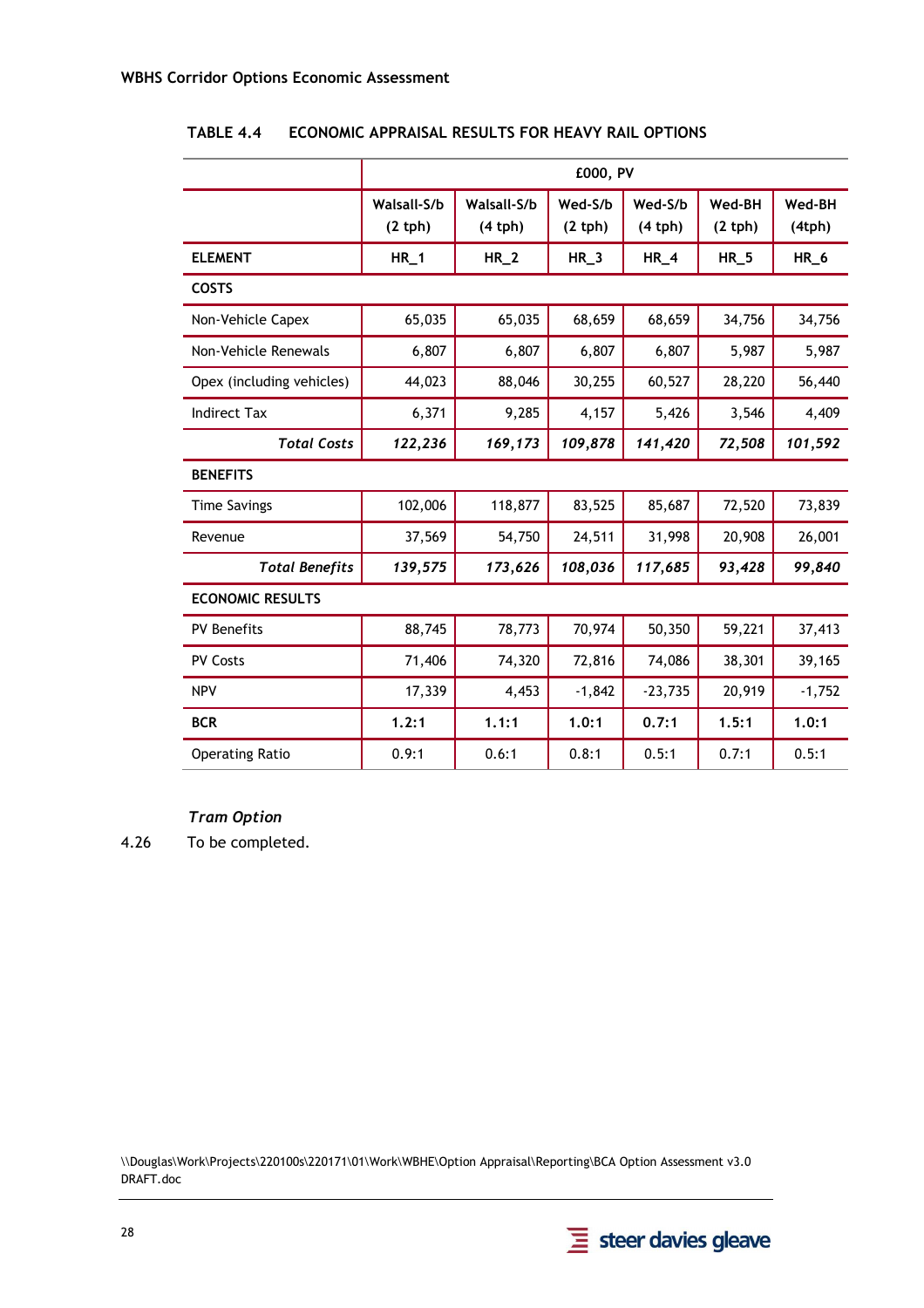## 5 Recommendations

#### **Context**

- 5.1 The options development and assessment process is a staged approach leading to the establishment of a preferred scheme for which funding will be sought. At this stage of the process the objective is to identify a short list of options, each of which is plausible as a proposal, that provide a range of solutions to the objectives set for the scheme. It is critical to avoid the premature rejection of options without sufficient information on which to base such a decision.
- 5.2 The recommended options have emerged from a robust, consistent and transparent approach employing the currently available information. They, and the preceding process, therefore provide a sound platform for the continued development of the project and the subsequent compelling and compliant funding bid to central government.
- 5.3 In addition to the economic assessment set out within this technical note, the options have also been assessed against deliverability criteria and the DaSTS objectives. The results of this assessment can be seen in Appendix A. The recommendations presented in this note are based on both the reported economic performance and wider strategic and deliverability issues.
- 5.4 In developing these options there are a number of issues that have been identified from the initial findings that will be addressed. These are discussed below.

#### **Issues**

#### *The value of connecting to Stourbridge*

- 5.5 By considering the range of options assessed within this note, it is possible to infer the value (in transport economic terms) of the connection to Stourbridge. The analysis shows that directly linking centres such as Dudley and Brierley Hill to Stourbridge town centre rather than Stourbridge Junction provides significant benefits. This can be seen with the BRT options.
- 5.6 However, more analysis is required to see whether these benefits compensate for the additional cost of extending the options. It is also recommended that the BRT alignment for the section is considered for the on highway option and the engineering feasibility of running the tram-train option to Stourbridge town centre is re-examined.

#### *Fit with the freight scheme*

- 5.7 All the options have been developed as an increment to the freight scheme. However, as noted previously the different characteristics of the options mean different levels of interdependency. The tram-train and heavy rail options are dependent on the freight scheme and the BRT and bus options much less so.
- 5.8 The BRT option does not allow for a full double track freight option to be delivered. The space required for the two-way busway means that circa 30% of the freight scheme would need to be bi-direction single track.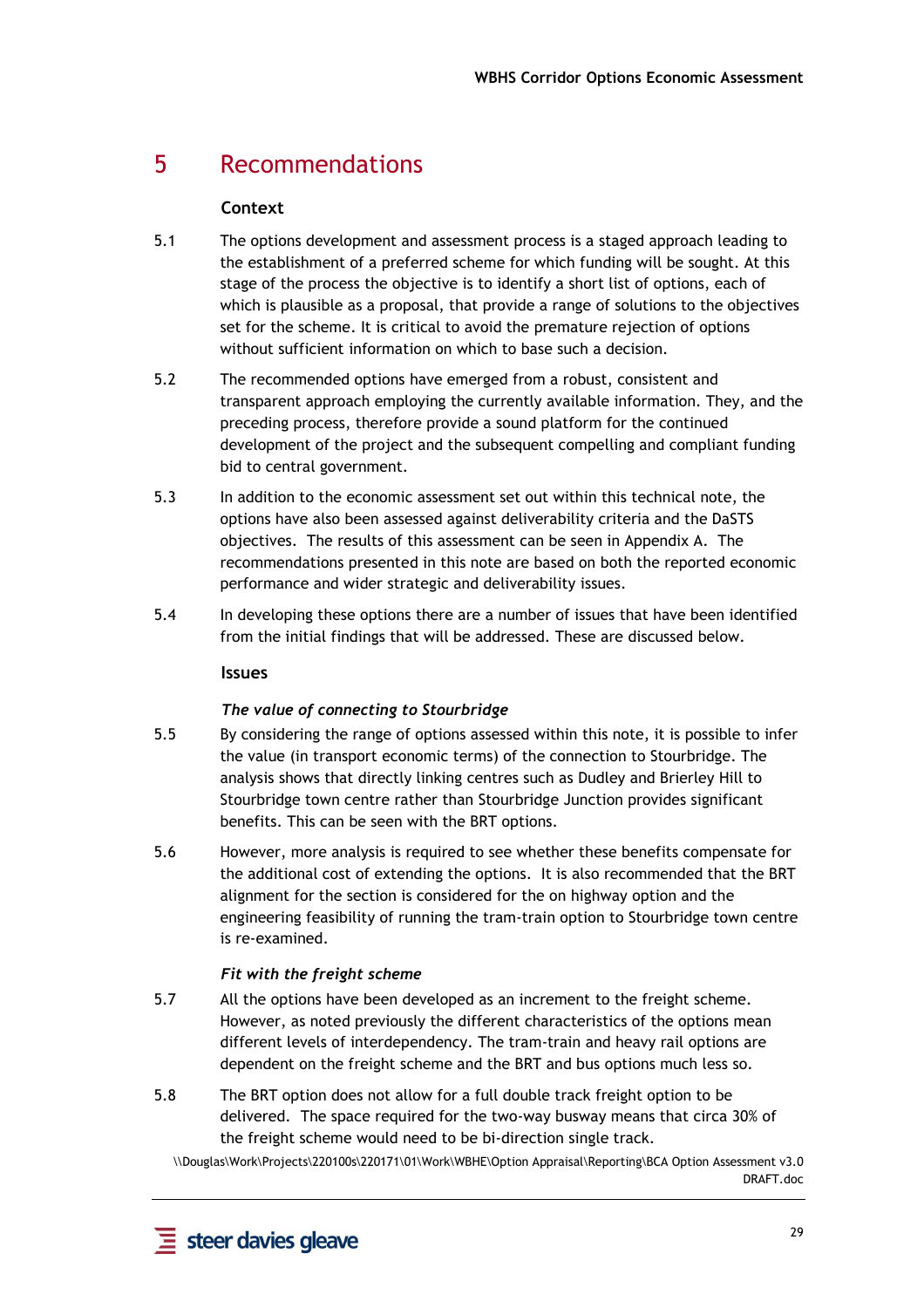5.9 This issue will need to be kept in mind while developing the options further, notably in relation to the deliverability implications of the options.

#### **Conclusions**

- 5.10 The tram-train options provide the quickest journey times between key centres and as such achieve the greatest patronages. Those options that include throughrunning on to Line 1 also provide a direct connection to regional strategic centres, particularly Birmingham and Wolverhampton resulting in higher benefits than the shuttle options for comparatively little additional capital cost. Failure to connect to Dudley town centre also reduced the level of benefits.
- 5.11 Due to the segregated nature of the BRT option it also achieves considerable journey time savings, but not as great as for tram-train. This level of segregation also means that the capital costs are only slightly lower then the tram-train option.
- 5.12 The on highway bus options have the slowest journey times, but do connect all the key centres and could be implemented wholly independently of the freight scheme. While being a lower cost option than the tram-train and BRT options it is less likely to support the realisation of the strategic objectives for the BCA corridor.
- 5.13 The heavy rail options achieve BCRs above 1:1 but as they are confined to the rail corridor they do not penetrate the important local centres of Dudley, Brierley Hill, Merry Hill and Stourbridge town centre. Although capital cost is the lowest of the public transport options due to the relatively small amount of infrastructure required incremental to the freight scheme, the patronage levels are also low due to its poor connectivity.
- 5.14 The original tram scheme (to be completed)

#### **Recommendation**

- 5.15 As noted previously, all the options were developed to address the issues identified in the Strategic Case and the objectives set for the scheme. The different characteristics of the options mean that they meet these objectives through different means and to differing extents leading to trade-offs.
- 5.16 It is recommended that four options are progressed for further development and assessment, one from each of the specified modes. This range of options enables the identified trade-offs to be examined in detail and the best overall scheme selected for a funding bid to central government.
- 5.17 The recommended options represent the best performing options for each mode in both economic and strategic terms:
	- I Tram-Train Wolverhampton / Birmingham (Line 1) Brierley Hill
	- I BRT Wednesbury to Brierley Hill via Dudley and Merry Hill (rail-corridor)
	- I Bus Priority Wednesbury to Brierley Hill via Dudley and Merry Hill (non-rail corridor)

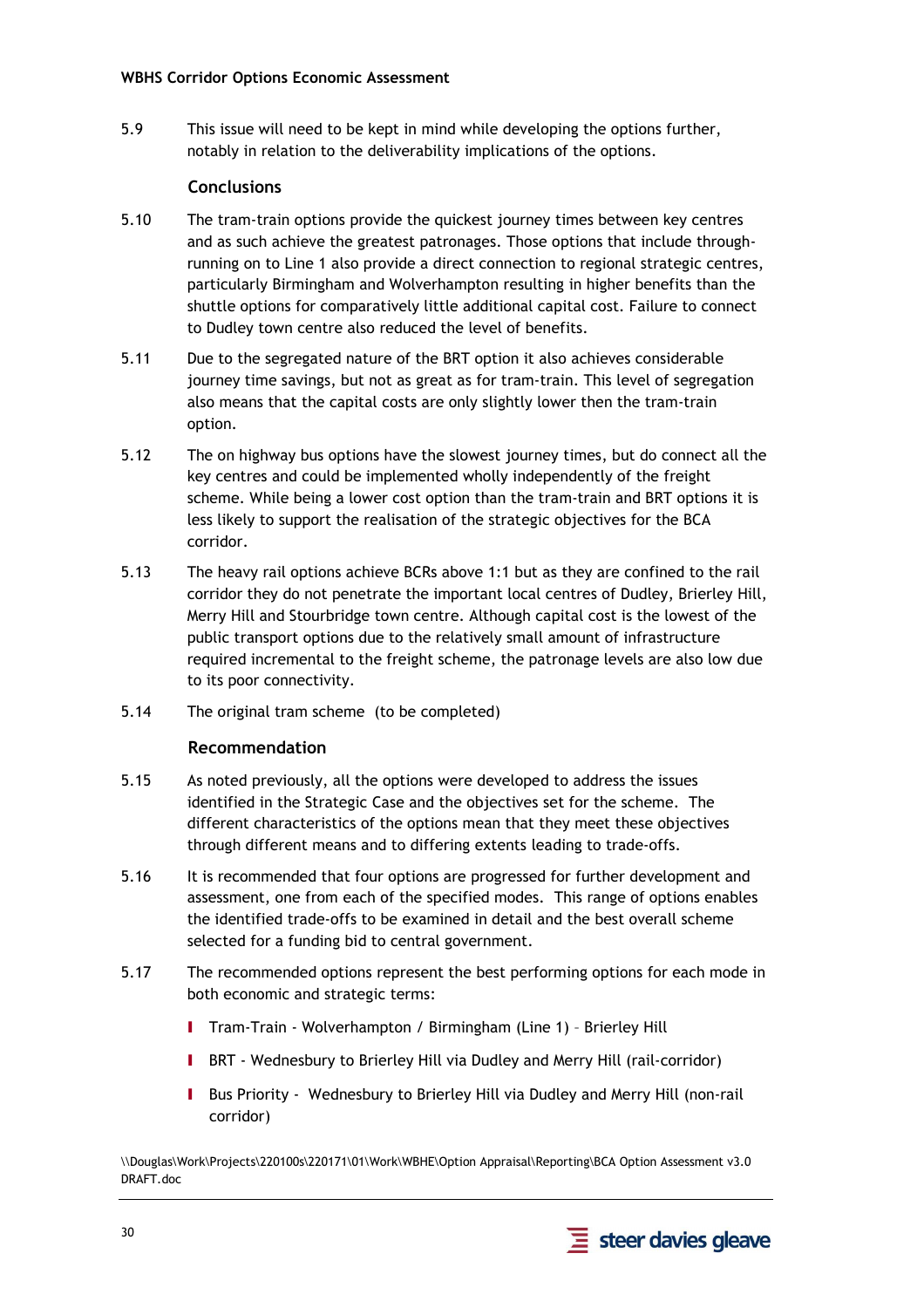- I Heavy Rail Walsall to Stourbridge 2 trains per hour
- 5.18 As part of the further development and assessment stage, more detailed option modelling and assessment will be undertaken. This process will seek to strengthen the forecast economic performance of the options. As part of this process, extending the options to Stourbridge will also be considered.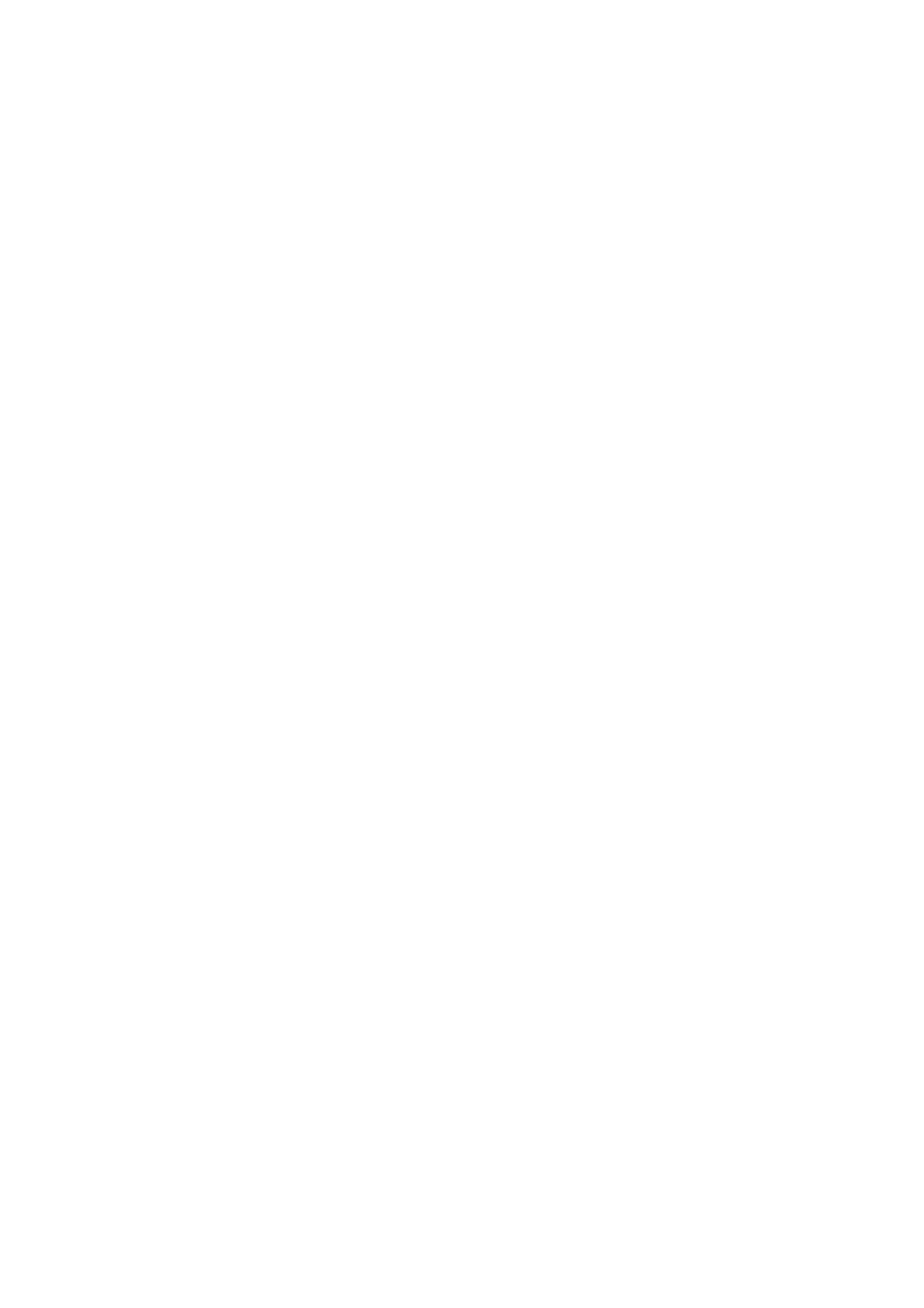### APPENDIX

**A**

**OPTION PERFORMANCE AGAINST DASTS OBJECTIVES AND DELIVERABILITY CRITERIA** 

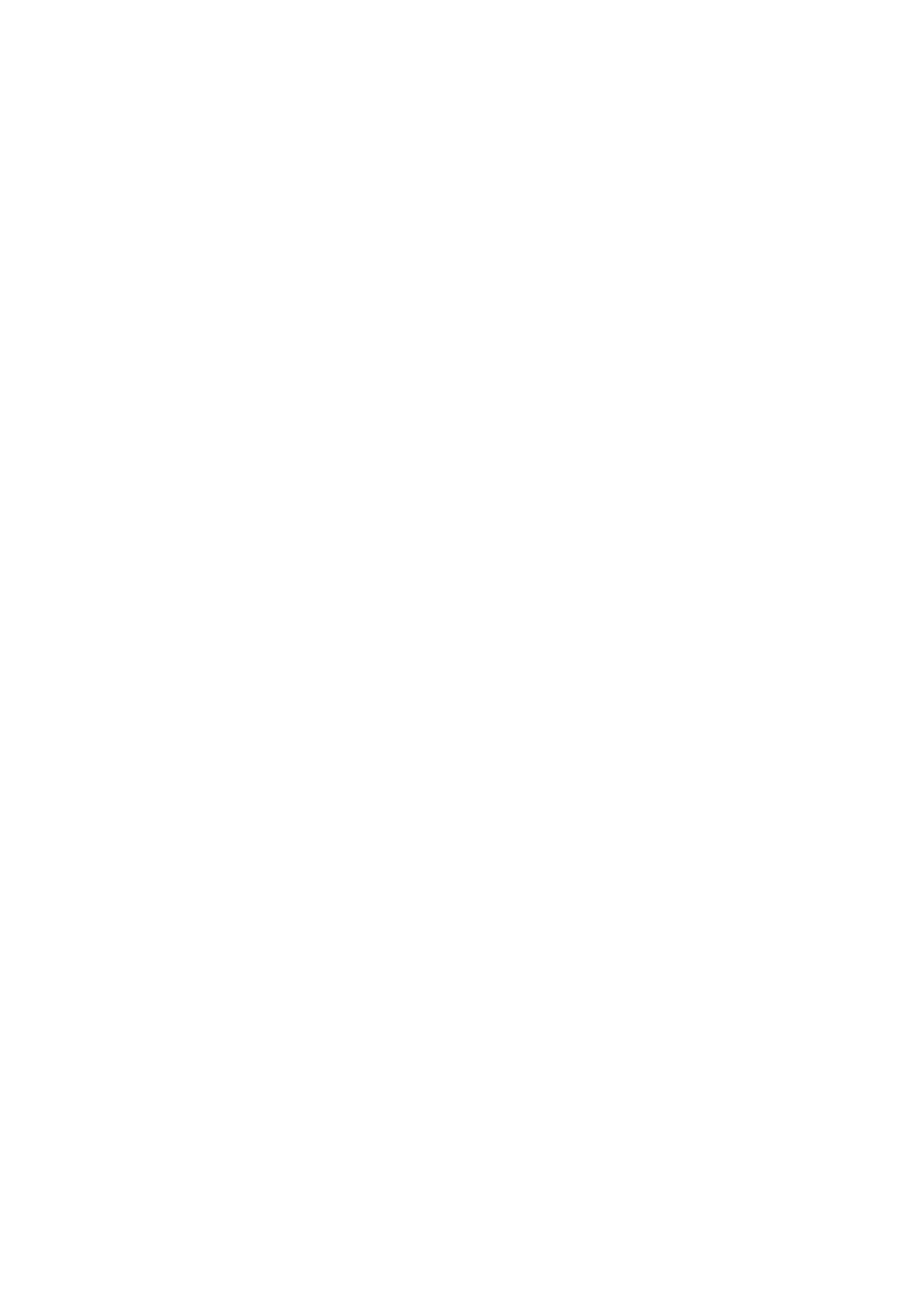#### **BCA OPTION PERFORMANCE AGAINST DaSTS OBJECTIVES AND DELIVERABILITY CRITERIA**

|                                                                               |                                                                     | <b>DUA OF HON FENFONMANCE AGAINST DRSTS ODJECTIVES AND DELIVENABILITT UNITENIA</b>                               |                                                                                    |                                                                              |                                                                                                                   |                                                                                                                          |                                                                                      |                                                                                                                                                                              |                                                                                                                                                                                        |                                                                                                                                                          |                                                                                                                                                      |                                                                                                                    |                                                                                            |                                                                                            |                                                                 |                                                                                   |                                                                                |                                                                          |                                                                          |                                                                                     |                                                                                     |
|-------------------------------------------------------------------------------|---------------------------------------------------------------------|------------------------------------------------------------------------------------------------------------------|------------------------------------------------------------------------------------|------------------------------------------------------------------------------|-------------------------------------------------------------------------------------------------------------------|--------------------------------------------------------------------------------------------------------------------------|--------------------------------------------------------------------------------------|------------------------------------------------------------------------------------------------------------------------------------------------------------------------------|----------------------------------------------------------------------------------------------------------------------------------------------------------------------------------------|----------------------------------------------------------------------------------------------------------------------------------------------------------|------------------------------------------------------------------------------------------------------------------------------------------------------|--------------------------------------------------------------------------------------------------------------------|--------------------------------------------------------------------------------------------|--------------------------------------------------------------------------------------------|-----------------------------------------------------------------|-----------------------------------------------------------------------------------|--------------------------------------------------------------------------------|--------------------------------------------------------------------------|--------------------------------------------------------------------------|-------------------------------------------------------------------------------------|-------------------------------------------------------------------------------------|
|                                                                               | Tram                                                                |                                                                                                                  | <b>Freight Only</b>                                                                |                                                                              | <b>Tram Train Options</b>                                                                                         |                                                                                                                          |                                                                                      |                                                                                                                                                                              | <b>Bus Options</b>                                                                                                                                                                     |                                                                                                                                                          |                                                                                                                                                      |                                                                                                                    | <b>Heavy Rail Passenger Services</b>                                                       |                                                                                            |                                                                 |                                                                                   |                                                                                |                                                                          |                                                                          |                                                                                     |                                                                                     |
|                                                                               | <b>Original TWA</b><br>Tram Scheme -<br>Birmingham<br>Wolverhampton | <b>Walsall to Round</b><br>Oak Freight<br>Reinstatement<br><b>With Single</b><br>to Brierley Hill Track Sections | <b>Walsall to Round</b><br>Oak Freight<br>Reinstatement<br><b>All Double Track</b> | TT Option A.<br>Wolverhampton<br>Birmingham -<br>Stourbridge<br>Tram - Train | TT Option B -<br>Wednesbury to<br>Stourbridge<br>Shuttle with<br>Interchange a<br>Wednesbury<br><b>Tram-Train</b> | TT Option C -<br>Wednesbury to<br><b>Brierley Hill</b><br><b>Shuttle with</b><br>Interchange<br>Wednesbury<br>Tram-Train | TT Option D -<br>Wolverhampton<br>Birmingham -<br><b>Brierley Hill Tran</b><br>Train | TT Option E -<br>Wolverhampton<br>Birmingham -<br><b>Brierley Hill via</b><br><b>Dudley Tunnel</b><br><b>Tram-Train</b><br>(Dudley Town<br>Centre via later<br>intervention) | TT Option F -<br>Wolverhampton<br>Birmingham -<br>Stourbridge<br>Tram – Train<br>(Incorporating<br><b>Shared Busway</b><br>Through Brierley<br>Hill-Merry Hill-<br><b>Waterfront</b> ) | <b>SEGREGATED</b><br><b>Wednesbury Bus</b><br><b>Station to</b><br>Stourbridge Bus<br>Stn via Rail<br>Corriodor (with<br><b>Single Track</b><br>Freight) | <b>SEGREGATED -</b><br><b>Walsall to</b><br><b>Stourbridge Bus</b><br>tn via Darlaston<br>and Rail Corridor<br>(with Single<br><b>Track Freight)</b> | SEGREGATED-<br>Wednesbury to<br>Brierley Hill via<br><b>Rail Corridor</b><br>(with Single<br><b>Track Freight)</b> | ON-HIGHWAY -<br>Vednesbury Bus<br><b>Station to</b><br>Stourbridge Jct<br>via A461 and Lye | <b>ON-HIGHWAY</b><br><b>Walsall to</b><br>Stourbridge Jct<br>via Darlaston<br>A461 and Lye | ON-HIGHWAY<br>Wednesbury<br>(Line 1) to<br><b>Brierley Hill</b> | <b>HR Option</b><br><b>Walsall to</b><br>Stourbridge 2<br>train paths per<br>hour | HR Option 2 -<br><b>Walsall to</b><br>Stourbridge 4<br>train paths per<br>hour | HR Option 3<br>Wednesbury to<br>Stourbridge 2<br>train paths per<br>hour | HR Option 4<br>Wednesbury to<br>Stourbridge 4<br>train paths per<br>hour | HR Option 5 -<br>Wednesbury to<br><b>Brierley Hill 2</b><br>train paths per<br>hour | HR Option 6 -<br>Wednesbury to<br><b>Brierley Hill 4</b><br>train paths per<br>hour |
| Key (DaSTS) Objectives                                                        |                                                                     |                                                                                                                  |                                                                                    |                                                                              |                                                                                                                   |                                                                                                                          |                                                                                      |                                                                                                                                                                              |                                                                                                                                                                                        |                                                                                                                                                          |                                                                                                                                                      |                                                                                                                    |                                                                                            |                                                                                            |                                                                 |                                                                                   |                                                                                |                                                                          |                                                                          |                                                                                     |                                                                                     |
| To support national economic competitiveness and growth                       | $\sqrt{2}$                                                          | $\sqrt{2}$                                                                                                       | งง                                                                                 | $\sqrt{\sqrt{}}$                                                             | $\sqrt{2}$                                                                                                        | $\sqrt{2}$                                                                                                               | $\sqrt{d}$                                                                           | $\sqrt{\sqrt{}}$                                                                                                                                                             | $\sqrt{\sqrt{}}$                                                                                                                                                                       | $\sqrt{2}$                                                                                                                                               | $\sqrt{2}$                                                                                                                                           | $\sqrt{2}$                                                                                                         | $\sqrt{2}$                                                                                 | $\sqrt{2}$                                                                                 | $\sqrt{2}$                                                      | $\sqrt{2}$                                                                        | $\sqrt{2}$                                                                     | $\sqrt{2}$                                                               | $\sqrt{2}$                                                               | $\sqrt{2}$                                                                          | $\sqrt{2}$                                                                          |
| To reduce transport's emissions of carbon dioxide and other greenhouse gases  | $\sqrt{\sqrt{}}$                                                    |                                                                                                                  |                                                                                    | $\sqrt{2}$                                                                   | $\sqrt{2}$                                                                                                        | $\sqrt{2}$                                                                                                               | $\sqrt{v}$                                                                           | $\sqrt{2}$                                                                                                                                                                   | $\sqrt{}\sqrt{}$                                                                                                                                                                       | $\sqrt{2}$                                                                                                                                               | $\sqrt{2}$                                                                                                                                           | $\sqrt{2}$                                                                                                         |                                                                                            |                                                                                            |                                                                 |                                                                                   |                                                                                |                                                                          |                                                                          |                                                                                     |                                                                                     |
| To promote greater equality of opportunity for all citizens                   | $\sqrt{2}$                                                          |                                                                                                                  |                                                                                    | $\sqrt{2}$                                                                   | $\sqrt{\sqrt{}}$                                                                                                  | $\sqrt{2}$                                                                                                               | $\sqrt{2}$                                                                           | $\sqrt{2}$                                                                                                                                                                   | $\sqrt{}\sqrt{}$                                                                                                                                                                       | $\sqrt{2}$                                                                                                                                               | $\sqrt{2}$                                                                                                                                           | $\sqrt{2}$                                                                                                         |                                                                                            |                                                                                            |                                                                 | $\sqrt{2}$                                                                        | $\sqrt{2}$                                                                     |                                                                          |                                                                          |                                                                                     |                                                                                     |
| To improve quality of life for transport users and non-transport users        | $\sqrt{\sqrt{}}$                                                    |                                                                                                                  |                                                                                    | $\sqrt{\sqrt{}}$                                                             | $\sqrt{v}$                                                                                                        | $\sqrt{\sqrt{}}$                                                                                                         | $\sqrt{2}$                                                                           | $\sqrt{v}$                                                                                                                                                                   | $\sqrt{\sqrt{}}$                                                                                                                                                                       | $\sqrt{2}$                                                                                                                                               |                                                                                                                                                      |                                                                                                                    |                                                                                            |                                                                                            |                                                                 | $\sqrt{2}$                                                                        | $\sqrt{2}$                                                                     | $\sqrt{2}$                                                               | $\sqrt{2}$                                                               | $\sqrt{2}$                                                                          | $\sqrt{2}$                                                                          |
| To contribute to better safety security and health and longer life-expectancy | $\sqrt{2}$                                                          |                                                                                                                  |                                                                                    | $\sqrt{v}$                                                                   | $\sqrt{2}$                                                                                                        | $\sqrt{2}$                                                                                                               | $\sqrt{v}$                                                                           | $\sqrt{2}$                                                                                                                                                                   | $\sqrt{2}$                                                                                                                                                                             | $\sqrt{2}$                                                                                                                                               | $\sqrt{v}$                                                                                                                                           | $\sqrt{2}$                                                                                                         |                                                                                            |                                                                                            |                                                                 | $\sqrt{2}$                                                                        | $\sqrt{2}$                                                                     | $\sqrt{2}$                                                               | $\sqrt{2}$                                                               | $\sqrt{2}$                                                                          | $\sqrt{2}$                                                                          |
| <b>Deliverability Criteria</b>                                                |                                                                     |                                                                                                                  |                                                                                    |                                                                              |                                                                                                                   |                                                                                                                          |                                                                                      |                                                                                                                                                                              |                                                                                                                                                                                        |                                                                                                                                                          |                                                                                                                                                      |                                                                                                                    |                                                                                            |                                                                                            |                                                                 |                                                                                   |                                                                                |                                                                          |                                                                          |                                                                                     |                                                                                     |
| Funding / Affordability                                                       |                                                                     | $\sqrt{2}$                                                                                                       | $\sqrt{2}$                                                                         | $\sqrt{2}$                                                                   | $\sqrt{2}$                                                                                                        | $\sqrt{2}$                                                                                                               | $\sqrt{2}$                                                                           | $\sqrt{2}$                                                                                                                                                                   | $\sqrt{2}$                                                                                                                                                                             | $\sqrt{2}$                                                                                                                                               | $\sqrt{2}$                                                                                                                                           |                                                                                                                    | $\sqrt{2}$                                                                                 | $\sqrt{2}$                                                                                 |                                                                 |                                                                                   |                                                                                |                                                                          |                                                                          |                                                                                     |                                                                                     |
| Network Rail Support                                                          | $\sqrt{\sqrt{}}$                                                    | $\sqrt{v}$                                                                                                       | $\sqrt{\sqrt{}}$                                                                   | $\sqrt{\sqrt{}}$                                                             | $\sqrt{}\sqrt{}$                                                                                                  | $\sqrt{\sqrt{}}$                                                                                                         | $\sqrt{}\sqrt{}$                                                                     | $\sqrt{}\sqrt{}$                                                                                                                                                             | $\sqrt{\sqrt{}}$                                                                                                                                                                       |                                                                                                                                                          |                                                                                                                                                      |                                                                                                                    | ₩                                                                                          | $\sqrt{2}$                                                                                 | $\sqrt{2}$                                                      | $\sqrt{2}$                                                                        | $\sqrt{2}$                                                                     | $\sqrt{2}$                                                               | $\sqrt{2}$                                                               | $\sqrt{2}$                                                                          | $\sqrt{2}$                                                                          |
| <b>Westfield Support</b>                                                      | $\sqrt{\sqrt{}}$                                                    | N/A                                                                                                              | N/A                                                                                | $\sqrt{2}$                                                                   | $\sqrt{\sqrt{}}$                                                                                                  | $\sqrt{\sqrt{}}$                                                                                                         | $\sqrt{v}$                                                                           | $\sqrt{}\sqrt{}$                                                                                                                                                             | $\sqrt{}\sqrt{}$                                                                                                                                                                       | $\sqrt{2}$                                                                                                                                               | $\sqrt{2}$                                                                                                                                           | $\sqrt{2}$                                                                                                         |                                                                                            |                                                                                            |                                                                 |                                                                                   |                                                                                |                                                                          |                                                                          |                                                                                     |                                                                                     |
| Consents (Powers, Political)                                                  | $\sqrt{\sqrt{}}$                                                    | $\sqrt{2}$                                                                                                       | $\sqrt{2}$                                                                         |                                                                              |                                                                                                                   |                                                                                                                          |                                                                                      |                                                                                                                                                                              |                                                                                                                                                                                        |                                                                                                                                                          |                                                                                                                                                      |                                                                                                                    | $\sqrt{2}$                                                                                 | $\sqrt{2}$                                                                                 | $\sqrt{2}$                                                      | $\sqrt{2}$                                                                        | $\sqrt{2}$                                                                     | $\sqrt{2}$                                                               | $\sqrt{2}$                                                               | $\sqrt{2}$                                                                          | $\sqrt{2}$                                                                          |
| Programme                                                                     | $\sqrt{\sqrt{}}$                                                    | $\sqrt{2}$                                                                                                       | $\sqrt{2}$                                                                         |                                                                              |                                                                                                                   |                                                                                                                          |                                                                                      |                                                                                                                                                                              |                                                                                                                                                                                        |                                                                                                                                                          |                                                                                                                                                      |                                                                                                                    | $\sqrt{1}$                                                                                 | $\sqrt{2}$                                                                                 | $\sqrt{2}$                                                      | $\sqrt{2}$                                                                        | $\sqrt{2}$                                                                     | $\sqrt{2}$                                                               | $\sqrt{2}$                                                               | $\sqrt{2}$                                                                          | $\sqrt{2}$                                                                          |
| Proven Systems / Technology                                                   | $\sqrt{\sqrt{}}$                                                    | $\sqrt{v}$                                                                                                       | $\sqrt{\sqrt{}}$                                                                   | $\sqrt{2}$                                                                   | $\sqrt{2}$                                                                                                        | $\sqrt{2}$                                                                                                               | $\sqrt{2}$                                                                           | $\sqrt{2}$                                                                                                                                                                   | $\sqrt{2}$                                                                                                                                                                             | $\sqrt{2}$                                                                                                                                               | $\sqrt{2}$                                                                                                                                           | -VV                                                                                                                | $\sqrt{\sqrt{}}$                                                                           | $\sqrt{v}$                                                                                 | $\sqrt{\sqrt{}}$                                                | $\sqrt{}\sqrt{}$                                                                  | $\sqrt{\sqrt{}}$                                                               | $\sqrt{\sqrt{}}$                                                         | $\sqrt{\sqrt{}}$                                                         | $\sqrt{\sqrt{}}$                                                                    | $\sqrt{\sqrt{}}$                                                                    |
| Reputational                                                                  | $\sqrt{\sqrt{}}$                                                    |                                                                                                                  |                                                                                    | $\sqrt{2}$                                                                   | $\sqrt{\sqrt{}}$                                                                                                  | $\sqrt{\sqrt{}}$                                                                                                         | $\sqrt{\sqrt{}}$                                                                     | $\sqrt{}\sqrt{}$                                                                                                                                                             | $\sqrt{\sqrt{}}$                                                                                                                                                                       | $\sqrt{2}$                                                                                                                                               | $\sqrt{2}$                                                                                                                                           | - VV                                                                                                               |                                                                                            |                                                                                            |                                                                 | $\sqrt{2}$                                                                        | $\sqrt{2}$                                                                     | $\sqrt{2}$                                                               | $\sqrt{2}$                                                               | $\sqrt{2}$                                                                          | $\sqrt{2}$                                                                          |
| Number / Management of Interfaces                                             | ₩                                                                   | √√√                                                                                                              | $\sqrt{}\sqrt{}$                                                                   |                                                                              |                                                                                                                   |                                                                                                                          |                                                                                      |                                                                                                                                                                              |                                                                                                                                                                                        | $\sqrt{2}$                                                                                                                                               |                                                                                                                                                      |                                                                                                                    | $\sqrt{\sqrt{}}$                                                                           | $\sqrt{v}$                                                                                 | $\sqrt{\sqrt{}}$                                                | $\sqrt{2}$                                                                        | $\sqrt{2}$                                                                     | $\sqrt{2}$                                                               | $\sqrt{2}$                                                               | $\sqrt{2}$                                                                          | $\sqrt{2}$                                                                          |
| Legislative (Commercial)                                                      | $\sqrt{\sqrt{}}$                                                    | $\sqrt{\sqrt{}}$                                                                                                 | $\sqrt{}\sqrt{}$                                                                   | $\sqrt{2}$                                                                   | $\sqrt{2}$                                                                                                        | $\sqrt{2}$                                                                                                               | $\sqrt{2}$                                                                           | $\sqrt{2}$                                                                                                                                                                   | $\sqrt{2}$                                                                                                                                                                             |                                                                                                                                                          |                                                                                                                                                      |                                                                                                                    | $\sqrt{2}$                                                                                 | $\sqrt{2}$                                                                                 |                                                                 | $\sqrt{2}$                                                                        | $\sqrt{2}$                                                                     | $\sqrt{2}$                                                               | $\sqrt{2}$                                                               | $\sqrt{2}$                                                                          | $\sqrt{2}$                                                                          |